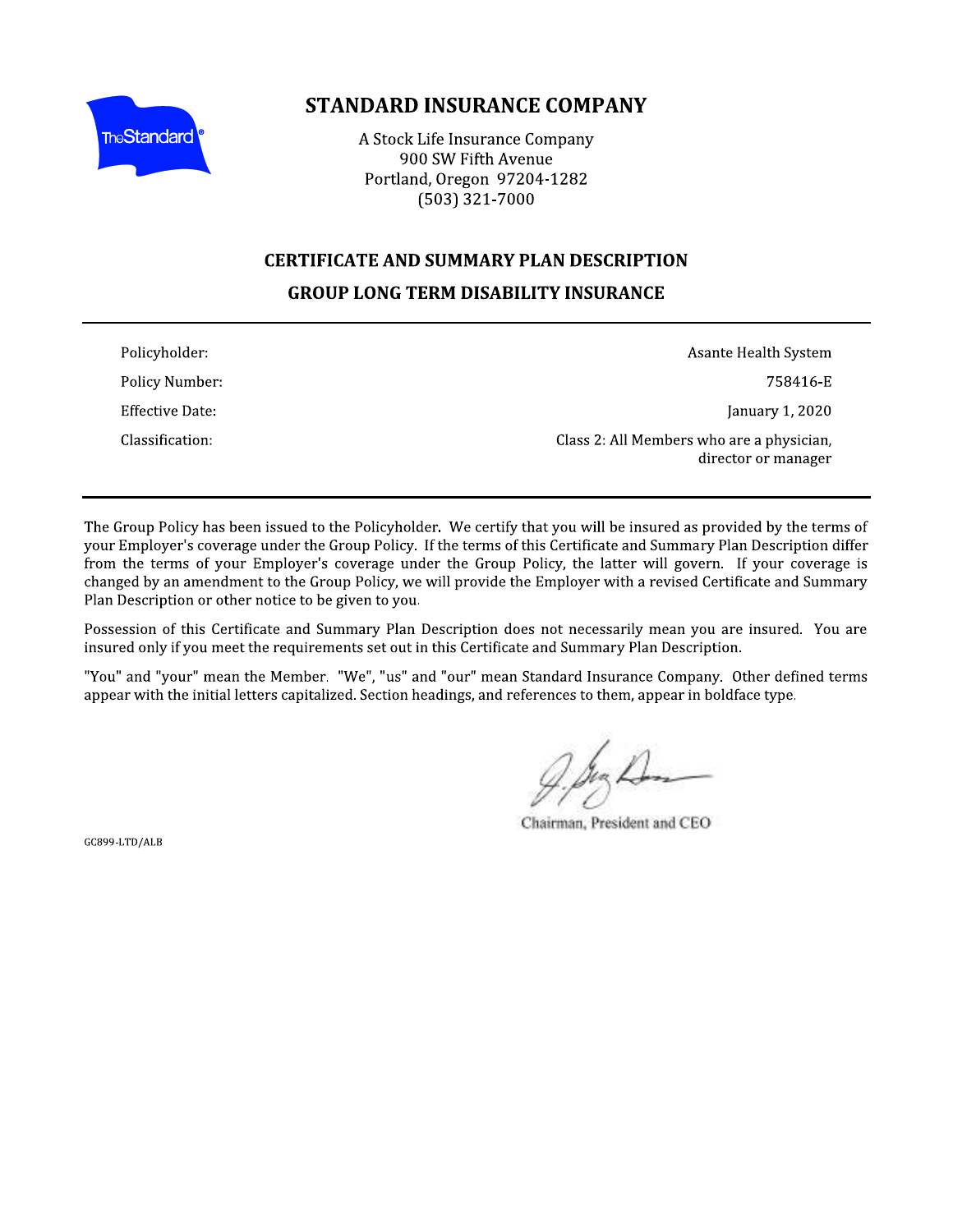# **Table of Contents**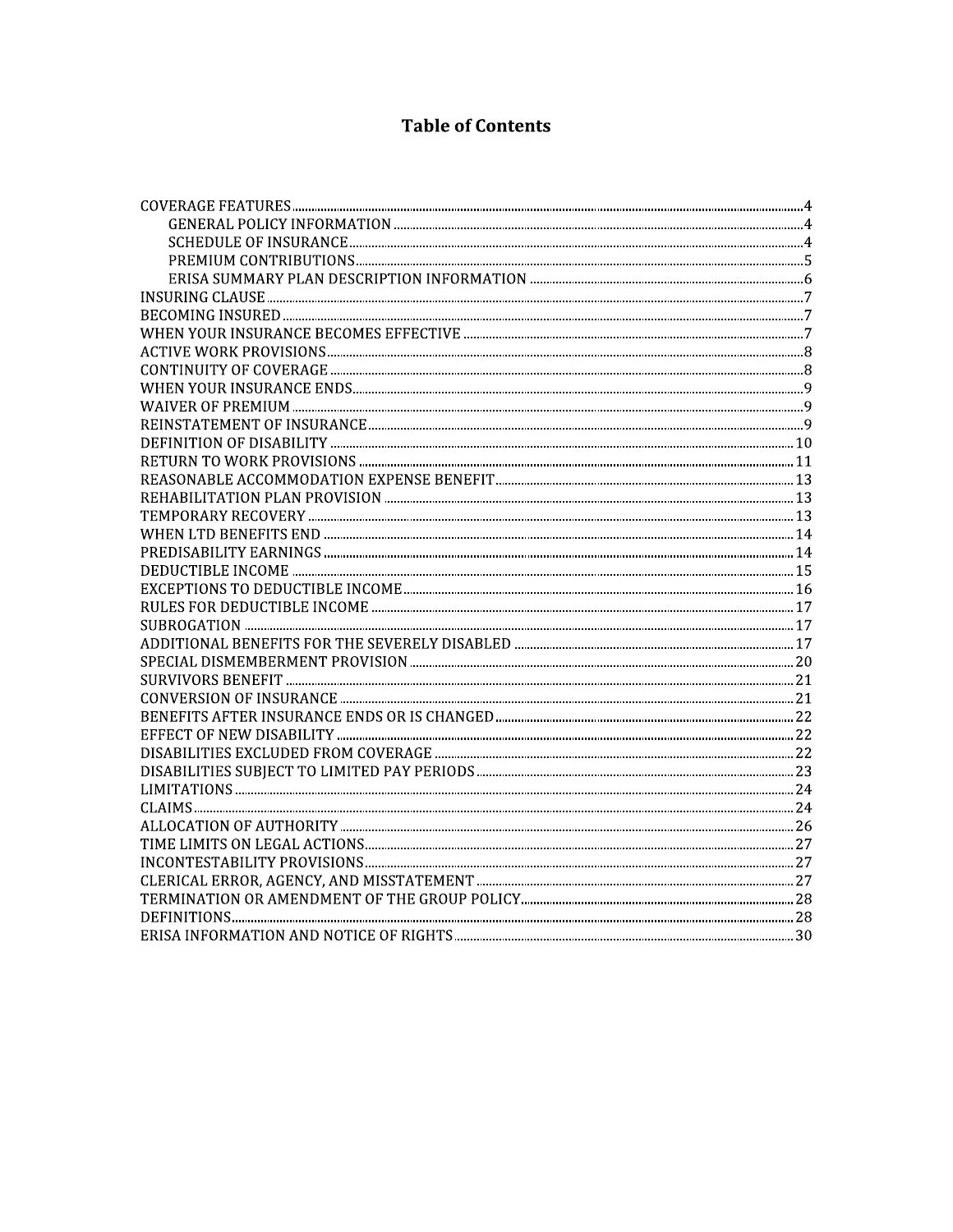#### **Index of Defined Terms**

Active Work, Actively At Work, 8 Activities Of Daily Living, 19 Allowable Periods, 13 Any Occupation, 11 Any Occupation Period, 4 Assisted Living Benefit, 5, 17

Bathing, 19 Benefit Waiting Period, 5, 28

Child, 12 Class Definition, 4 Continence, 19 Contributory, 28 CPI-W, 28

Deductible Income, 15 Disabled, 10 Domestic Partner, 29 Donated Amounts, 15 Dressing, 19

Eating, 19 Eligibility Waiting Period, 4 Employer, 28 Employer $(s)$ , 4 Evidence Of Insurability, 8

Family Care Expenses, 12 Family Member, 12

Group Policy, 28 Group Policy Effective Date, 4 Group Policy Number, 4

Hands-on Assistance, 19 Hospital, 23

**Indexed Predisability Earnings, 28** Injury, 29

Loss (for Special Dismemberment), 20 LTD Benefit, 29

Material Duties, 11 Maximum Benefit Period, 5, 29 Maximum LTD Benefit, 5 Member, 4, 7 Mental Disorder, 23 Minimum Benefit Period, 20 Minimum LTD Benefit, 5

Noncontributory, 29

Own Occupation, 10 Own Occupation Period, 4

Physical Disease, 29 Physician, 29 Policyholder, 4 Predisability Earnings, 14 Preexisting Condition, 22 Preexisting Condition (for Additional Benefits For The Severely Disabled), 19 Pregnancy, 29 Prior Plan, 29

Reasonable Accommodation Expense Benefit, 13 Rehabilitation Plan, 13

Severance Pav. 15 Severe Cognitive Impairment, 20 Social Security Normal Retirement Age  $(SSNRA)$ , 5 Spouse, 29 Standby Assistance, 20 Substance Abuse, 23 Substantial Supervision, 20 Survivors Benefit, 21

Temporary Recovery, 13 Toileting, 19 Transferring, 19

War, 19, 20, 22 Work Earnings, 11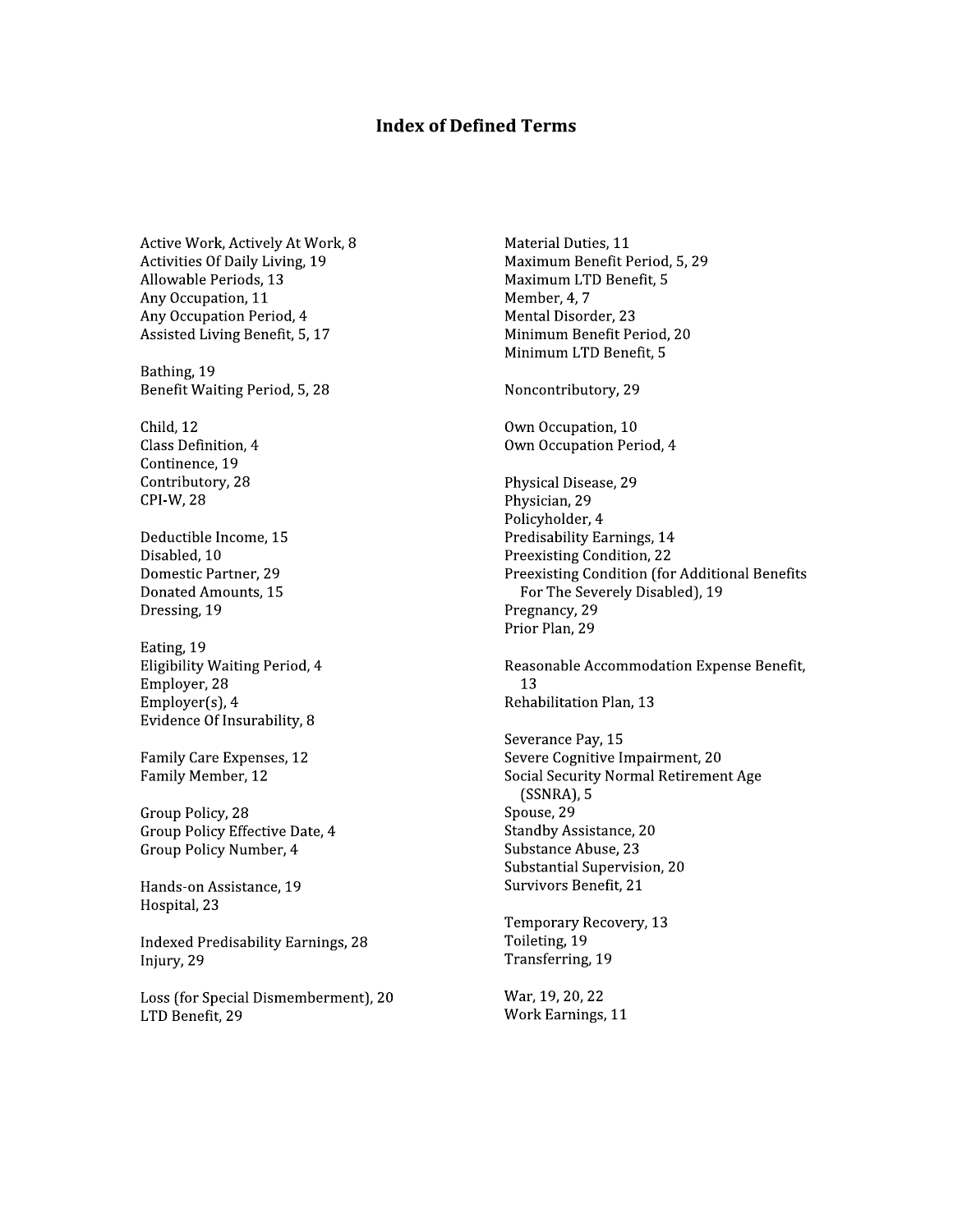#### **COVERAGE FEATURES**

This section contains many of the features of your long term disability (LTD) insurance. Other provisions, including exclusions, limitations, and Deductible Income, appear in other sections. Please refer to the text of each section for full details. The Table of Contents and the Index of Defined Terms help locate sections and definitions.

# **GENERAL POLICY INFORMATION**

| Group Policy Number:         | 758416-E             |
|------------------------------|----------------------|
| Policyholder:                | Asante Health System |
| $Employer(s)$ :              | Asante Health System |
| Group Policy Effective Date: | January 1, 2020      |
| Policy Issued in:            | Oregon               |
|                              |                      |

Member means:

- 1. A regular employee of the Employer, other than a flexible workforce status employee;
- 2. Actively At Work at least 20 hours each week (for purposes of the Member definition, Actively At Work will include regularly scheduled days off, holidays, or vacation days, so long as the person is capable of Active Work on those days); and
- 3. A citizen or resident of the United States or Canada.

Member does not include a temporary or seasonal employee, a full-time member of the armed forces of any country, a leased employee, or an independent contractor.

Class Definition:

All Members who are a physician, director or manager  $Class 2:$ 

This Summary Plan Description applies to the class listed above. Other classes are also covered under the Plan. Contact your Plan Administrator for further information.

#### **SCHEDULE OF INSURANCE**

| <b>Eligibility Waiting Period:</b>                                                                         | You are eligible on one of the following dates:                                                                    |  |
|------------------------------------------------------------------------------------------------------------|--------------------------------------------------------------------------------------------------------------------|--|
|                                                                                                            | If you are a Member on the Group Policy Effective Date, you are<br>eligible on that date.                          |  |
|                                                                                                            | If you become a Member after the Group Policy Effective Date, you<br>are eligible on the date you become a Member. |  |
| Eligibility Waiting Period means the period you must be a Member before you become eligible for insurance. |                                                                                                                    |  |
| Own Occupation Period:                                                                                     | From the end of the Benefit Waiting Period to the end of the<br>Maximum Benefit Period.                            |  |
| Any Occupation Period:                                                                                     | Not applicable.                                                                                                    |  |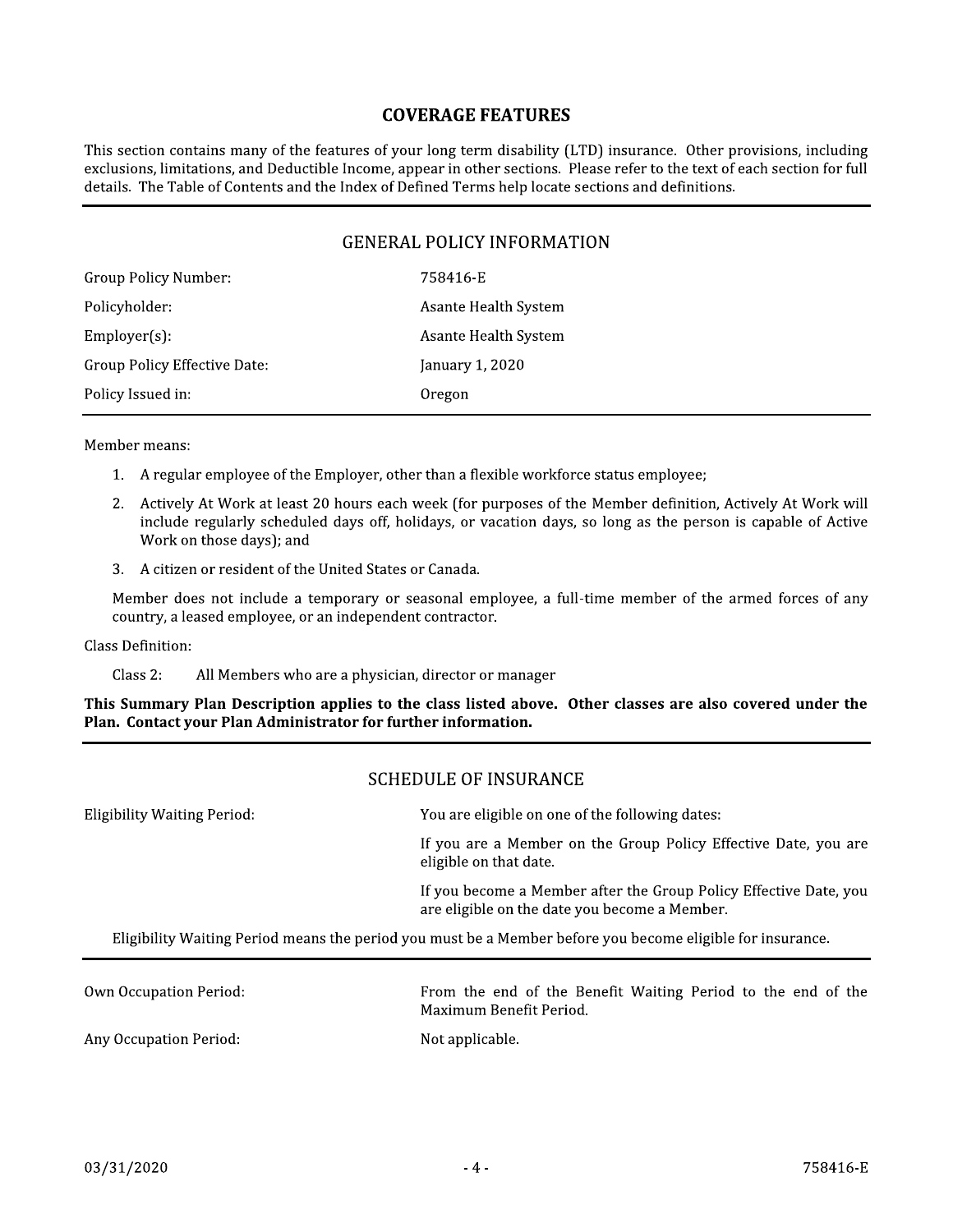| \$9,000 before reduction by Deductible Income.<br>\$100 or 10% of your LTD Benefit before reduction by Deductible<br>Income, whichever is greater.<br>An additional 13 1/3% of the first \$13,500 of your Predisability<br>Earnings, but not to exceed \$1,800. The Assisted Living Benefit is |
|------------------------------------------------------------------------------------------------------------------------------------------------------------------------------------------------------------------------------------------------------------------------------------------------|
|                                                                                                                                                                                                                                                                                                |
|                                                                                                                                                                                                                                                                                                |
| not reduced by Deductible Income.                                                                                                                                                                                                                                                              |
| 180 days.                                                                                                                                                                                                                                                                                      |
| Determined by your age when Disability begins, as follows:                                                                                                                                                                                                                                     |
| Maximum Benefit Period                                                                                                                                                                                                                                                                         |
|                                                                                                                                                                                                                                                                                                |
|                                                                                                                                                                                                                                                                                                |

Social Security Normal Retirement Age (SSNRA) means your normal retirement age under the Federal Social Security Act, as amended.

# PREMIUM CONTRIBUTIONS

Insurance is:

Noncontributory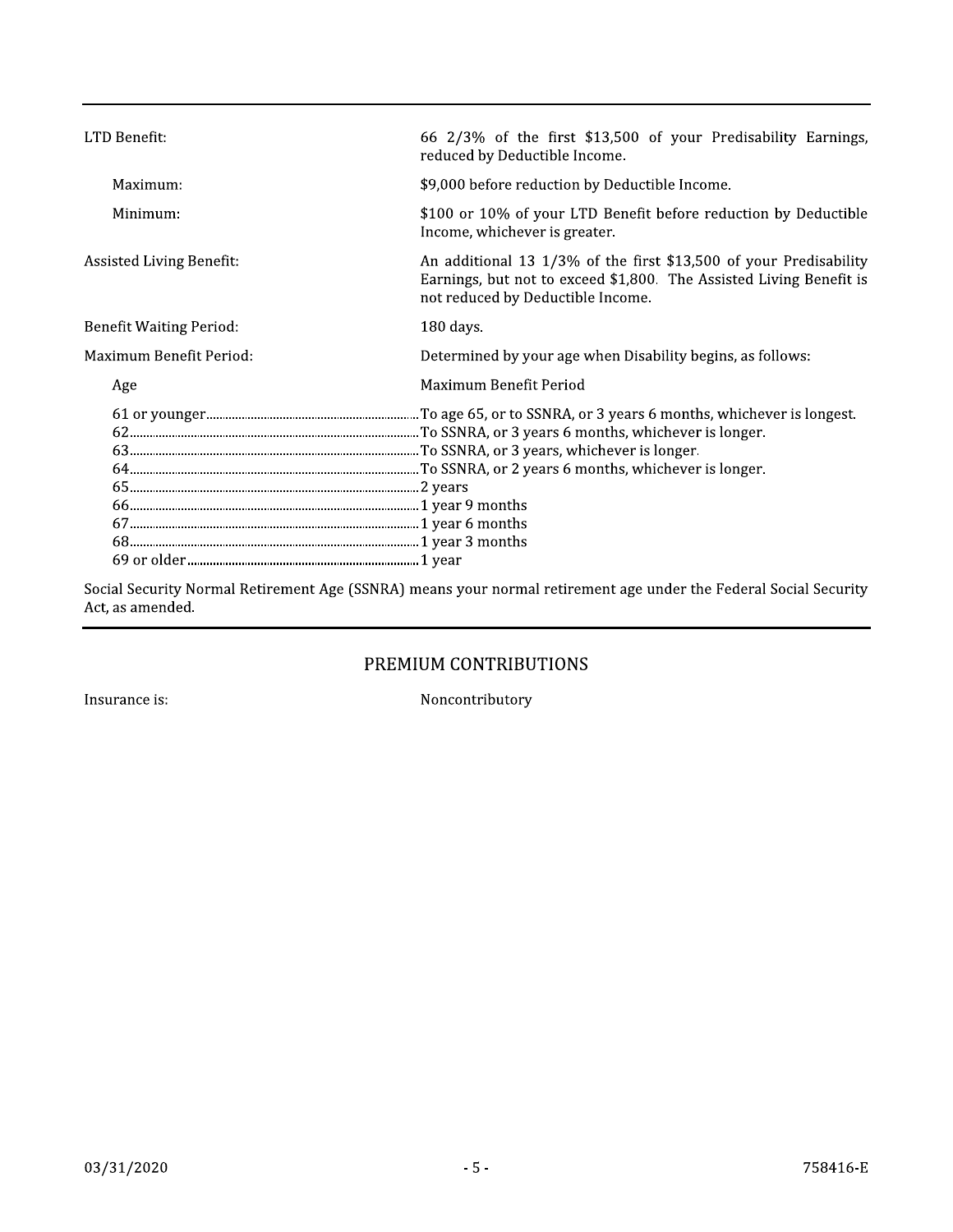# ERISA SUMMARY PLAN DESCRIPTION INFORMATION

| Name of Plan:                                                                             | Long Term Disability Insurance                                                        |
|-------------------------------------------------------------------------------------------|---------------------------------------------------------------------------------------|
| Name, Address of Plan Sponsor:                                                            | Asante Health System<br>2650 Siskiyou Blvd<br>Medford OR 97504                        |
| Plan Sponsor Tax ID Number:                                                               | 93-0223960                                                                            |
| Plan Number:                                                                              | 510                                                                                   |
| Type of Plan:                                                                             | Group Insurance Plan                                                                  |
| Type of Administration:                                                                   | <b>Contract Administration</b>                                                        |
| Name, Address, Phone<br>Number of Plan Administrator:<br>If Legal Process Involves Claims | <b>Robert Beggs</b><br>Asante Health System<br>2650 Siskiyou Blvd<br>Medford OR 97504 |
| For Benefits Under The Group<br>Policy, Additional Notification of                        |                                                                                       |
| Legal Process Must Be Sent To:                                                            | <b>Standard Insurance Company</b><br>1100 SW 6th Ave<br>Portland OR 97204-1093        |
| <b>Sources of Contributions:</b>                                                          | Employer                                                                              |
| <b>Funding Medium:</b>                                                                    | Standard Insurance Company - Fully Insured                                            |
| Plan Fiscal Year End:                                                                     | December 31                                                                           |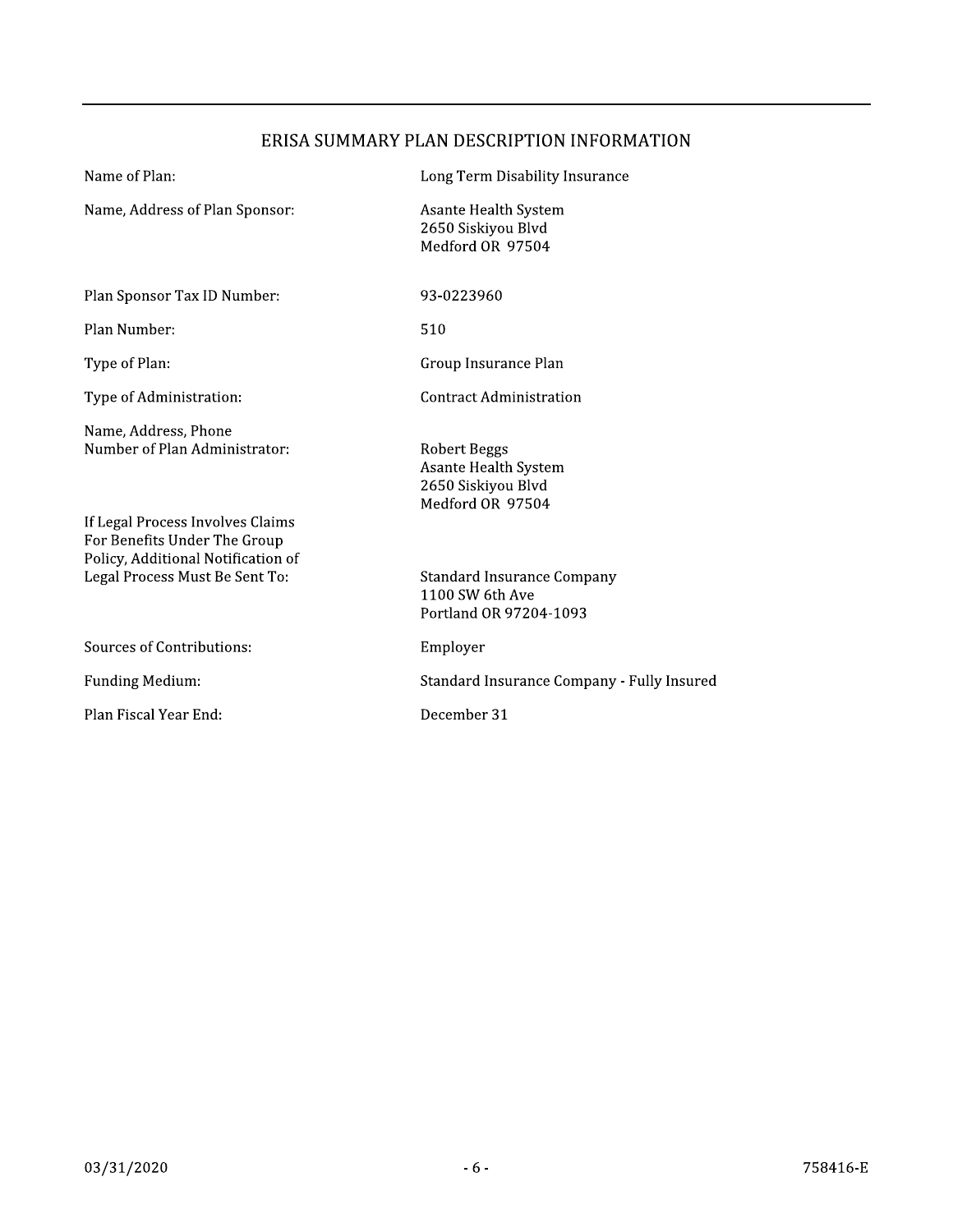#### **INSURING CLAUSE**

If you become Disabled while insured under the Group Policy, we will pay LTD Benefits according to the terms of the Group Policy after we receive Proof Of Loss satisfactory to us.

LT.IC.OT.1

#### **BECOMING INSURED**

To become insured you must be a Member, complete your Eligibility Waiting Period, and meet the requirements in **Active Work Provisions and When Your Insurance Becomes Effective.** 

You are a Member if you are:

- 1. A regular employee of the Employer, other than a flexible workforce status employee;
- 2. Actively At Work at least 20 hours each week (for purposes of the Member definition, Actively At Work will include regularly scheduled days off, holidays, or vacation days, so long as you are capable of Active Work on those days); and
- 3. A citizen or resident of the United States or Canada.

You are not a Member if you are a temporary or seasonal employee, a full-time member of the armed forces of any country, a leased employee, or an independent contractor.

Eligibility Waiting Period means the period you must be a Member before you become eligible for insurance. Your Eligibility Waiting Period is shown in the Coverage Features.

(VAR MBR DEF) LT.BI.OT.1

#### WHEN YOUR INSURANCE BECOMES EFFECTIVE

A. When Insurance Becomes Effective

Subject to the Active Work Provisions, your insurance becomes effective as follows:

1. Insurance Subject To Evidence Of Insurability

Insurance subject to Evidence Of Insurability becomes effective on the date we approve your Evidence Of Insurability.

2. Insurance Not Subject To Evidence of Insurability

The Coverage Features states whether insurance is Contributory or Noncontributory.

a. Noncontributory Insurance

Noncontributory insurance not subject to Evidence Of Insurability becomes effective on the date you become eligible.

b. Contributory Insurance

You must apply in writing for Contributory insurance and agree to pay premiums. Contributory insurance not subject to Evidence Of Insurability becomes effective on:

- The date you become eligible if you apply on or before that date; or i.
- ii. The date you apply if you apply within 31 days after you become eligible.

Late application: Evidence Of Insurability is required if you apply more than 31 days after you become eligible.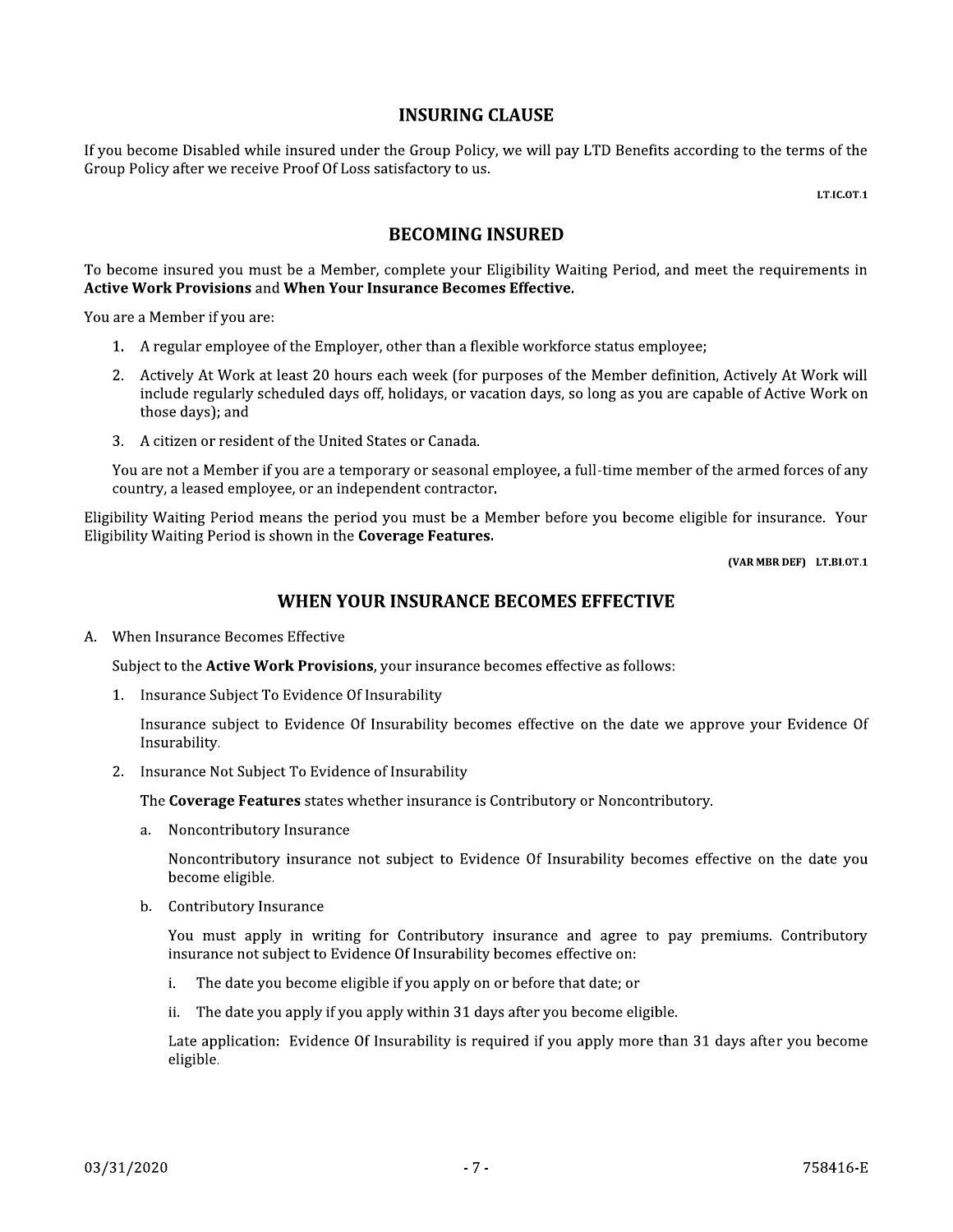- **B.** Takeover Provisions
	- 1. If you were insured under the Prior Plan on the day before the effective date of your Employer's coverage under the Group Policy, your Eligibility Waiting Period is waived on the effective date of your Employer's coverage under the Group Policy.
	- 2. You must submit satisfactory Evidence Of Insurability to become insured if you were eligible for insurance under the Prior Plan for more than 31 days but were not insured.
- C. Evidence Of Insurability Requirement

Evidence Of Insurability satisfactory to us is required:

- For late application for Contributory insurance. a.
- For Members eligible but not insured under the Prior Plan.  $\mathbf{b}$ .
- For reinstatements if required.  $c_{\cdot}$

Providing Evidence Of Insurability means you must:

- 1. Complete and sign our medical history statement;
- 2. Sign our form authorizing us to obtain information about your health;
- Undergo a physical examination, if required by us, which may include blood testing; and  $3.$
- 4. Provide any additional information about your insurability that we may reasonably require.

(VAR EOI) LT.EF.OT.1

# **ACTIVE WORK PROVISIONS**

#### A. Active Work Requirement

You must be capable of Active Work on the day before the scheduled effective date of your insurance or your insurance will not become effective as scheduled. If you are incapable of Active Work because of Physical Disease, Injury, Pregnancy or Mental Disorder on the day before the scheduled effective date of your insurance, your insurance will not become effective until the day after you complete one full day of Active Work as an eligible Member.

Active Work and Actively At Work mean performing with reasonable continuity the Material Duties of your Own Occupation at your Employer's usual place of business.

B. Changes In Insurance

This Active Work requirement also applies to any increase in your insurance.

LT.AW.OT.1

#### **CONTINUITY OF COVERAGE**

If your Disability is subject to the Preexisting Condition Exclusion, LTD Benefits will be payable if:

- 1. You were insured under the Prior Plan on the day before the effective date of your Employer's coverage under the Group Policy;
- 2. You became insured under the Group Policy when your insurance under the Prior Plan ceased;
- 3. You were continuously insured under the Group Policy from the effective date of your insurance under the Group Policy through the date you became Disabled from the Preexisting Condition; and
- 4. Benefits would have been payable under the terms of the Prior Plan if it had remained in force, taking into account the preexisting condition exclusion, if any, of the Prior Plan.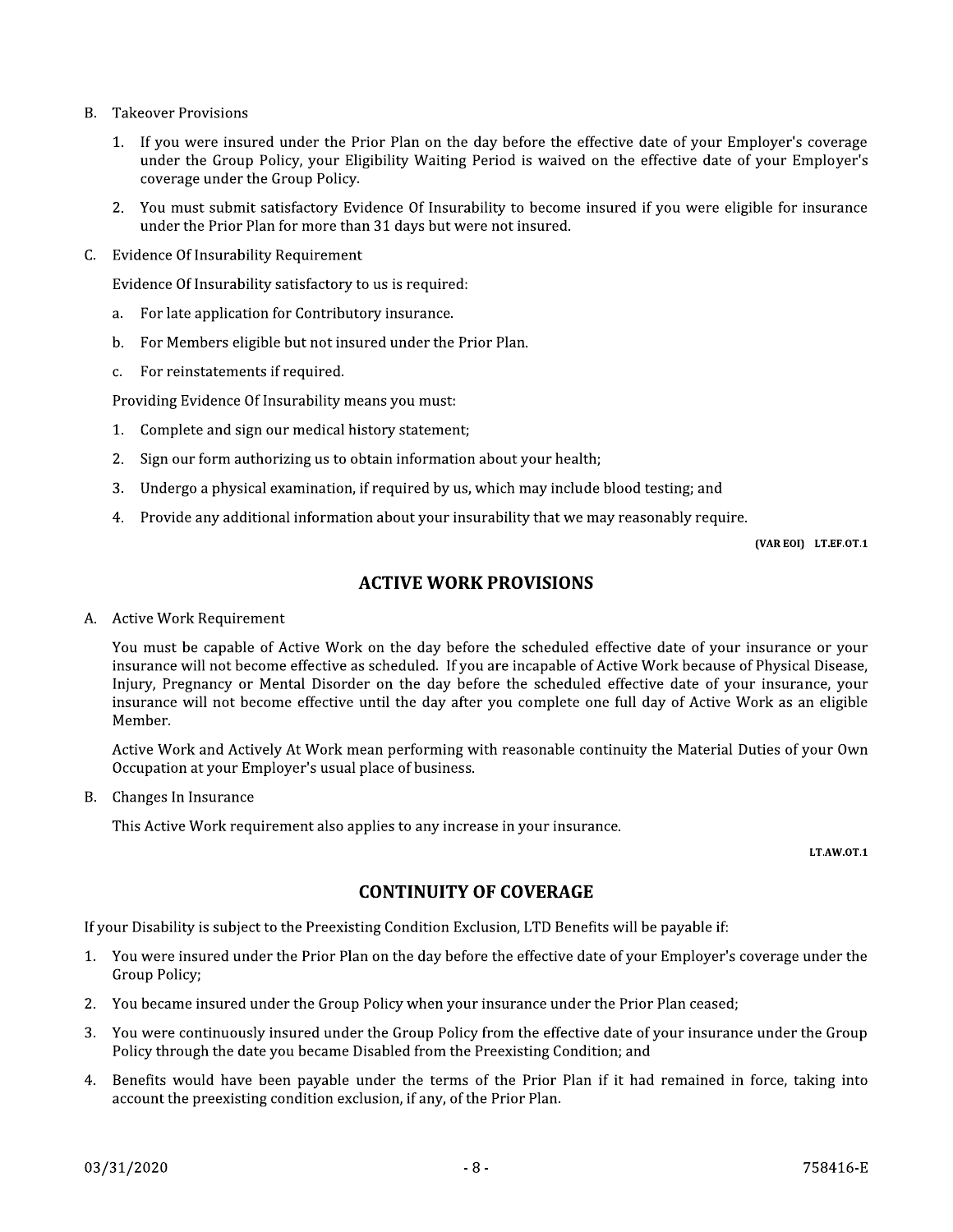For such a Disability, the amount of your LTD Benefit will be the lesser of:

- The monthly benefit that would have been payable under the terms of the Prior Plan if it had remained in  $a$ force; or
- b. The LTD Benefit payable under the terms of the Group Policy, but without application of the Preexisting Condition Exclusion.

Your LTD Benefits for such a Disability will end on the earlier of the following dates:

- a. The date benefits would have ended under the terms of the Prior Plan if it had remained in force; or
- b. The date LTD Benefits end under the terms of the Group Policy.

(PX) LT.CC.OT.1

# **WHEN YOUR INSURANCE ENDS**

Your insurance ends automatically on the earliest of:

- 1. The date the last period ends for which a premium contribution was made for your insurance.
- $2.$ The date the Group Policy terminates.
- $3.$ The last day of the calendar month in which your employment terminates.
- 4. The last day of the calendar month in which you cease to be a Member. However, your insurance will be continued during the following periods when you are absent from Active Work, unless it ends under any of the above.
	- During the first 90 days of a temporary or indefinite administrative or involuntary leave of absence or sick  $a<sub>z</sub>$ leave, provided your Employer is paying you at least the same Predisability Earnings paid to you immediately before you ceased to be a Member. A period when you are absent from Active Work as part of a severance or other employment termination agreement is not a leave of absence, even if you are receiving the same Predisability Earnings.
	- b. During a leave of absence if continuation of your insurance under the Group Policy is required by a statemandated family or medical leave act or law.
	- During any other temporary leave of absence approved by your Employer in advance and in writing and  $C.$ scheduled to last 30 days or less. A period of Disability is not a leave of absence.
	- d. During the Benefit Waiting Period.

LT.EN.OT.1X

### **WAIVER OF PREMIUM**

We will waive payment of premium for your insurance while LTD Benefits are payable.

LT.WP.0T.1

### **REINSTATEMENT OF INSURANCE**

If your insurance ends, you may become insured again as a new Member. However, the following will apply:

- 1. If you cease to be a Member because of a covered Disability following the Benefit Waiting Period, your insurance will end: however, if you become a Member again immediately after LTD Benefits end, the Eligibility Waiting Period will be waived and, with respect to the condition(s) for which LTD Benefits were payable, the Preexisting Condition Exclusion will be applied as if your insurance had remained in effect during that period of Disability.
- 2. If your insurance ends because you cease to be a Member for any reason other than a covered Disability, and if you become a Member again within 90 days, the Eligibility Waiting Period will be waived.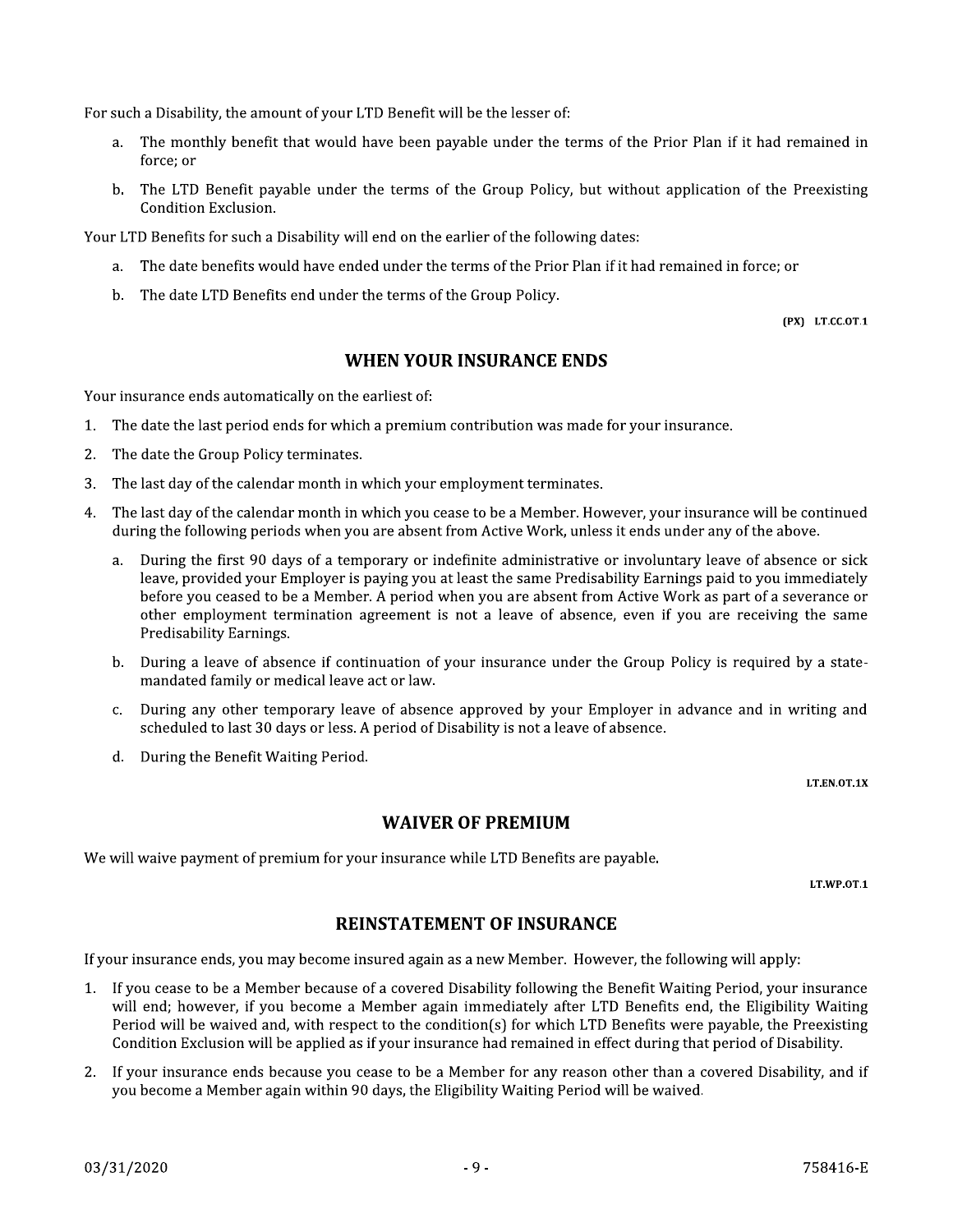- 3. If your insurance ends because you fail to make a required premium contribution, you must provide Evidence Of Insurability to become insured again.
- 4. If your insurance ends because you are on a federal or state-mandated family or medical leave of absence, and you become a Member again immediately following the period allowed, your insurance will be reinstated pursuant to the federal or state-mandated family or medical leave act or law.
- The Preexisting Conditions Exclusion will be applied as if insurance had remained in effect in the following  $5.$ instances:
	- If you become insured again within 90 days. a.
	- b. If required by federal or state-mandated family or medical leave act or law and you become insured again immediately following the period allowed under the family or medical leave act or law.
- 6 In no event will insurance be retroactive.

LT.RE.OT.2

### **DEFINITION OF DISABILITY**

You are Disabled if you meet the following definitions during the periods they apply:

- A. Own Occupation Definition Of Disability.
- B. Any Occupation Definition Of Disability.
- Own Occupation Definition Of Disability A.

During the Benefit Waiting Period and the Own Occupation Period you are required to be Disabled only from your Own Occupation.

You are Disabled from your Own Occupation if, as a result of Physical Disease, Injury, Pregnancy or Mental Disorder:

- 1. You are unable to perform with reasonable continuity the Material Duties of your Own Occupation; and
- $2.$ You suffer a loss of at least 20% in your Indexed Predisability Earnings when working in your Own Occupation.

Note: You are not Disabled merely because your right to perform your Own Occupation is restricted, including a restriction or loss of license.

During the Own Occupation Period you may work in another occupation while you meet the Own Occupation Definition Of Disability. However, you will no longer be Disabled when your Work Earnings from another occupation meet or exceed 80% of your Indexed Predisability Earnings. Your Work Earnings may be Deductible Income. See Return To Work Provisions and Deductible Income.

Own Occupation means any employment, business, trade, profession, calling or vocation that involves Material Duties of the same general character as the usual occupation you are ordinarily performing for your Employer when Disability begins. In determining your Own Occupation, we are not limited to looking at the way you perform your job for your Employer, but we may also look at the way the occupation is generally performed in the national economy. If your Own Occupation involves the rendering of professional services and you are required to have a professional or occupational license in order to work, your Own Occupation is as broad as the scope of your license.

However, if your Own Occupation is medical doctor, during the Benefit Waiting Period and the Own Occupation Period, we will consider your Own Occupation to be the one general or sub-specialty in which you are board certified to practice for which there is a specialty or sub-specialty recognized by the American Board of Medical Specialties, provided you have earned at least 60% of your gross professional service fee income in your specialty or sub-specialty during the immediately before you become Disabled. If the sub-specialty in which you are practicing is not recognized by the American Board of Medical Specialties, you will be considered practicing in the general specialty category.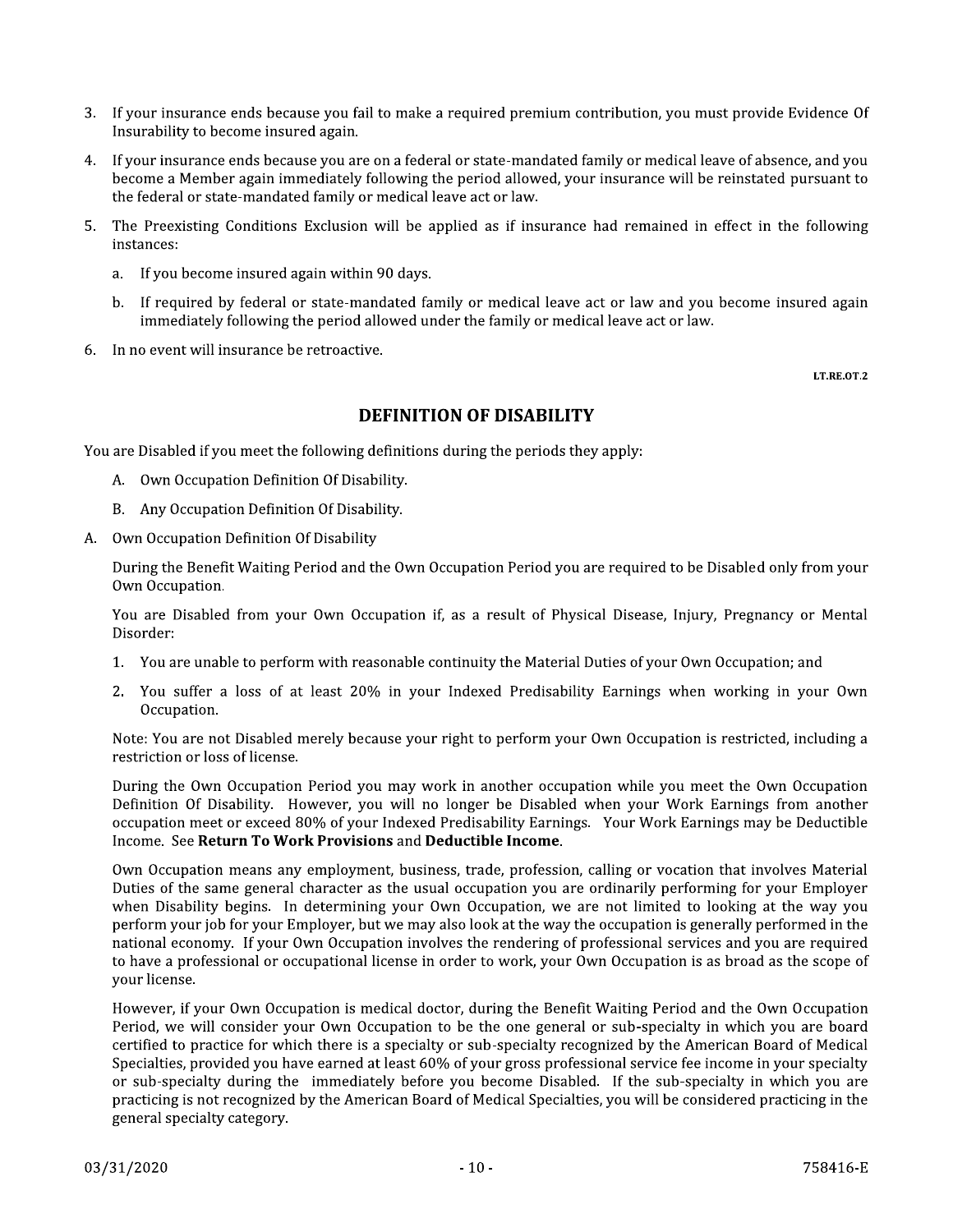Material Duties means the essential tasks, functions and operations, and the skills, abilities, knowledge, training and experience, generally required by employers from those engaged in a particular occupation that cannot be reasonably modified or omitted. In no event will we consider working an average of more than 40 hours per week to be a Material Duty.

B. Any Occupation Definition Of Disability

During the Any Occupation Period you are required to be Disabled from all occupations.

You are Disabled from all occupations if, as a result of Physical Disease, Injury, Pregnancy or Mental Disorder, you are unable to perform with reasonable continuity the Material Duties of Any Occupation.

Any Occupation means any occupation or employment which you are able to perform, whether due to education, training, or experience, which is available at one or more locations in the national economy and in which you can be expected to earn at least 60% of your Indexed Predisability Earnings within twelve months following your return to work, regardless of whether you are working in that or any other occupation.

Material Duties means the essential tasks, functions and operations, and the skills, abilities, knowledge, training and experience, generally required by employers from those engaged in a particular occupation that cannot be reasonably modified or omitted. In no event will we consider working an average of more than 40 hours per week to be a Material Duty.

Your Own Occupation Period and Any Occupation Period are shown in the Coverage Features.

(OWNOCC\_ANY\_NEW MED SPEC TO 65\_WITH 40) LT.DD.OR.1

#### **RETURN TO WORK PROVISIONS**

A. Return To Work Responsibility

During the Own Occupation Period no LTD Benefits will be paid for any period when you are able to work in your Own Occupation and able to earn at least 20% of your Indexed Predisability Earnings, but you elect not to work.

During the Any Occupation Period no LTD Benefits will be paid for any period when you are able to work in Any Occupation and able to earn at least 20% of your Indexed Predisability Earnings, but you elect not to work.

B. Return To Work Incentive

You may serve your Benefit Waiting Period while working if you meet the Own Occupation Definition Of Disability.

You are eligible for the Return To Work Incentive on the first day you work after the Benefit Waiting Period if LTD Benefits are payable on that date. The Return To Work Incentive changes 12 months after that date, as follows:

- 1. During the first 12 months, your Work Earnings will be Deductible Income as determined in a., b. and c:
	- a. Determine the amount of your LTD Benefit as if there were no Deductible Income, and add your Work Earnings to that amount.
	- b. Determine 100% of your Indexed Predisability Earnings.
	- c. If a. is greater than b., the difference will be Deductible Income.
- 2. After those first 12 months, 50% of your Work Earnings will be Deductible Income.
- C. Work Earnings Definition

Work Earnings means your gross monthly earnings from work you perform while Disabled, plus the earnings you could receive if you worked as much as you are able to, considering your Disability, in work that is reasonably available:

- a. In your Own Occupation during the Own Occupation Period; and
- b. In Any Occupation during the Any Occupation Period.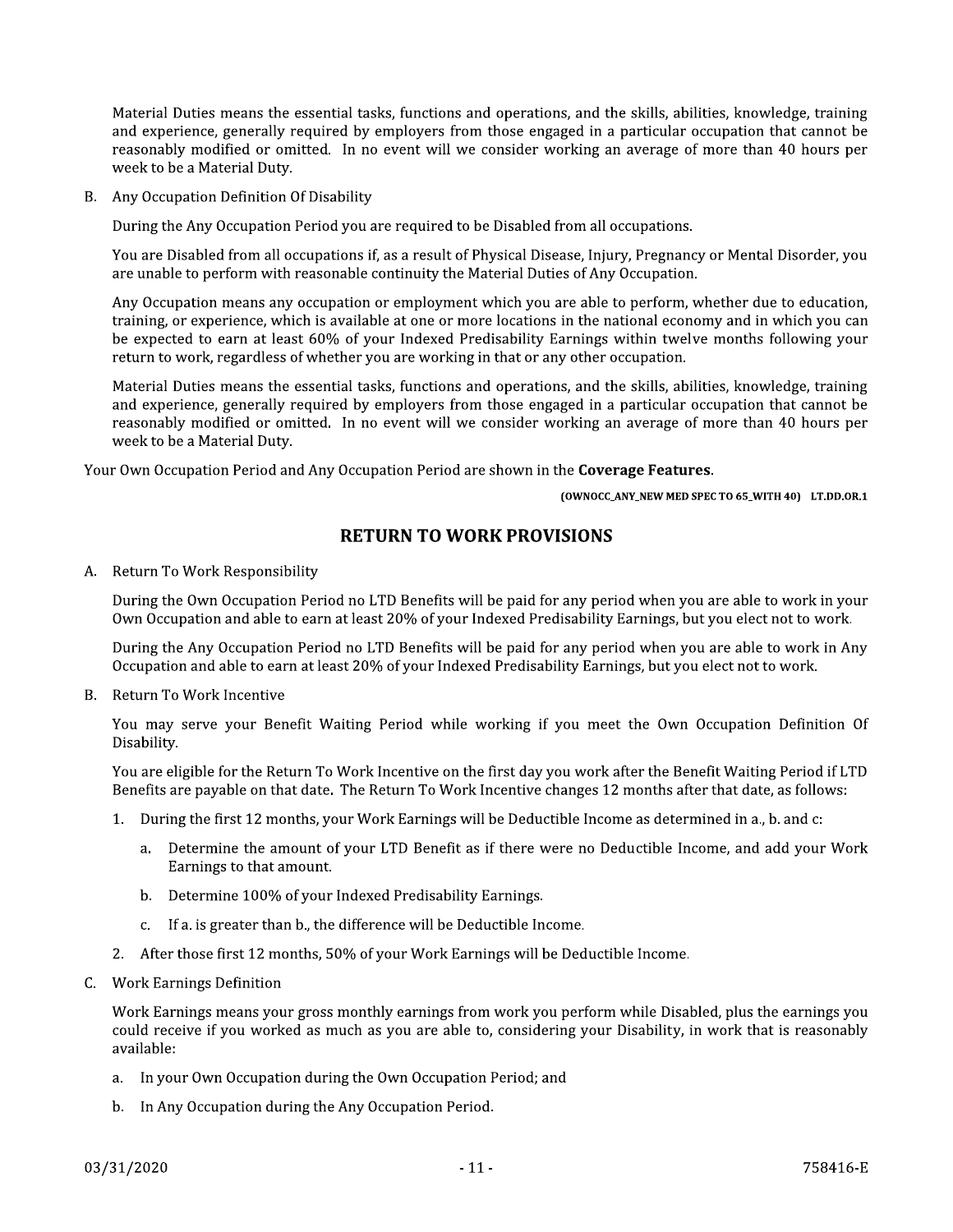Work Earnings includes earnings from your Employer, any other employer, or self-employment, and any sick pay, vacation pay, annual or personal leave pay or other salary continuation earned or accrued while working.

Earnings from work you perform will be included in Work Earnings when you have the right to receive them. If you are paid in a lump sum or on a basis other than monthly, we will prorate your Work Earnings over the period of time to which they apply. If no period of time is stated, we will use a reasonable one.

In determining your Work Earnings we:

- 1. Will use the financial accounting method you use for income tax purposes, if you use that method on a consistent basis.
- 2. Will not be limited to the taxable income you report to the Internal Revenue Service.
- 3. May ignore expenses under section 179 of the IRC as a deduction from your gross earnings.
- 4. May ignore depreciation as a deduction from your gross earnings.
- 5. May adjust the financial information you give us in order to clearly reflect your Work Earnings.

If we determine that your earnings vary substantially from month to month, we may determine your Work Earnings by averaging your earnings over the most recent three-month period. During the Own Occupation Period you will no longer be Disabled when your average Work Earnings over the last three months exceed 80% of your Indexed Predisability Earnings. During the Any Occupation Period you will no longer be Disabled when your average Work Earnings over the last three months exceed 60% of your Indexed Predisability Earnings.

D. Family Care Expenses Adjustment

If you must pay Family Care Expenses in order to work, we will reduce the amount of the Work Earnings used in determining your Deductible Income, subject to the following:

- 1. Your Work Earnings will be reduced by the first \$250 per Family Member of the monthly Family Care Expenses you pay, but not to exceed a total of \$500 for all Family Members.
- 2. The Work Earnings and the Family Care Expenses must be for the same period.
- 3. You must give us satisfactory proof of the Family Care Expenses you pay.
- 4. The Work Earnings reduction by Family Care Expenses will end 12 months after it begins.

Family Care Expenses means the amount you pay to a licensed care provider for the care of your Family which is necessary in order for you to work.

**Family Member means:** 

- 1. Your Child; or
- 2. Your Spouse, parent, grandparent, sibling, or other close family member residing in your home who is:
	- a. Continuously incapable of self-sustaining employment because of mental retardation or physical handicap; and
	- b. Chiefly dependent upon you for support and maintenance.

Child means:

- 1. Your child residing in your home (including your stepchild, the child of your Spouse and an adopted child), from live birth through age 11; or
- 2. Your child, age 12 or older, residing in your home (including your stepchild, the child of your Spouse and an adopted child) who is:
	- a. Continuously incapable of self-sustaining employment because of mental retardation or physical handicap; and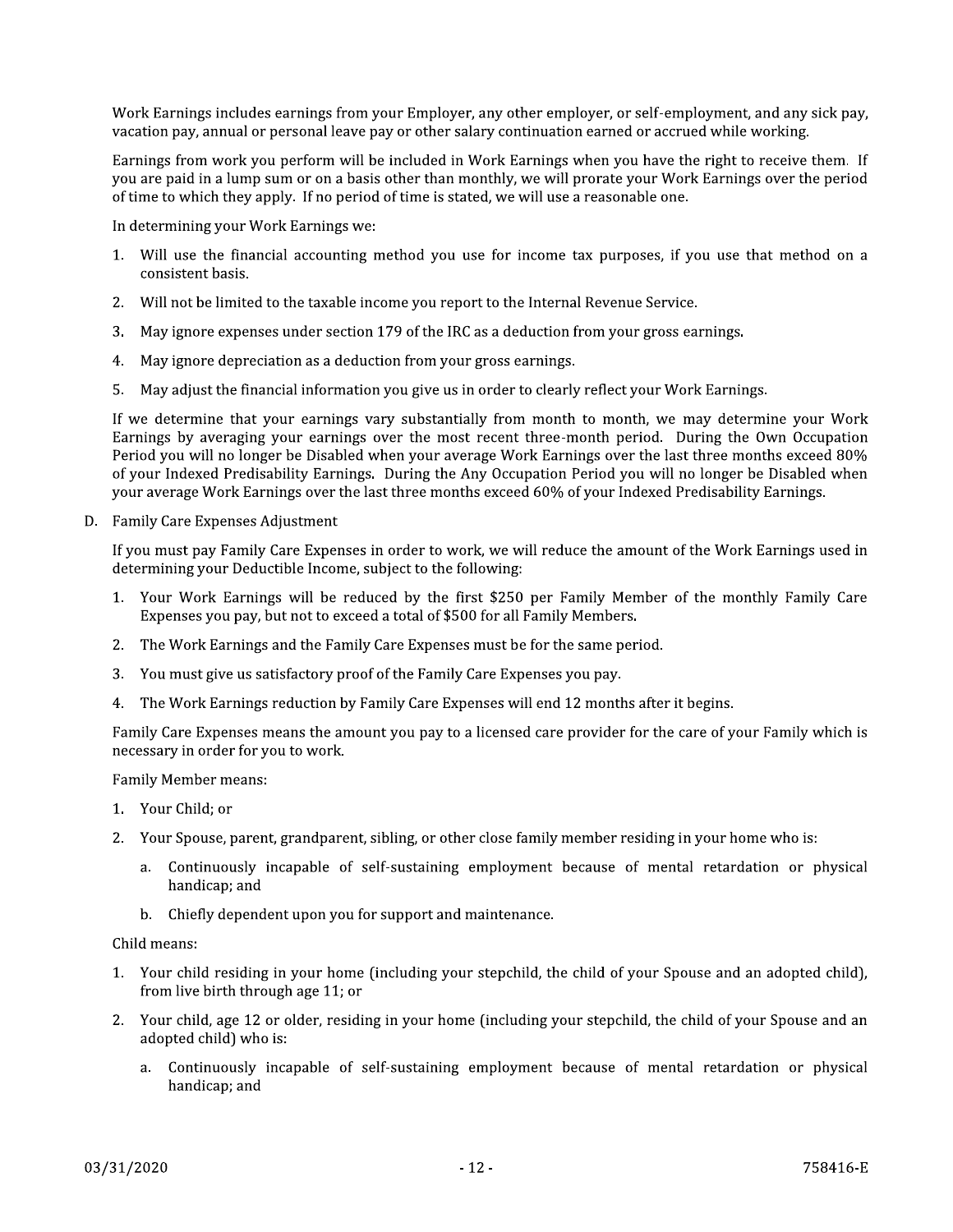b. Chiefly dependent upon you for support and maintenance.

#### (FAMILY CR\_DOMP) LT.RW.OT.1

#### **REASONABLE ACCOMMODATION EXPENSE BENEFIT**

If you return to work in any occupation for any employer, not including self-employment, as a result of a reasonable accommodation made by such employer, we will pay that employer a Reasonable Accommodation Expense Benefit of up to \$25,000, but not to exceed the expenses incurred.

The Reasonable Accommodation Expense Benefit is payable only if the reasonable accommodation is approved by us in writing prior to its implementation.

LT.RA.OT.1

# **REHABILITATION PLAN PROVISION**

While you are Disabled you may qualify to participate in a Rehabilitation Plan. Rehabilitation Plan means a written plan, program or course of vocational training or education that is intended to prepare you to return to work.

To participate in a Rehabilitation Plan you must apply on our forms or in a letter to us. The terms, conditions and objectives of the plan must be accepted by you and approved by us in advance. We have the sole discretion to approve your Rehabilitation Plan.

While you are participating in an approved Rehabilitation Plan, your LTD Benefit will be increased by 10% of your Predisability Earnings. Your LTD Benefit may not exceed the Maximum LTD Benefit shown in the Coverage Features as a result of this increase.

An approved Rehabilitation Plan may include our payment of some or all of the expenses you incur in connection with the plan, including:

- Training and education expenses.  $a<sub>z</sub>$
- b. Family care expenses.
- Job-related expenses.  $\mathcal{C}$ .
- d. Job search expenses.

(WITH REHAB INC BFT) LT.RH.OT.1

#### **TEMPORARY RECOVERY**

You may temporarily recover from your Disability and then become Disabled again from the same cause or causes without having to serve a new Benefit Waiting Period. Temporary Recovery means you cease to be Disabled for no longer than the applicable Allowable Period. See Definition Of Disability.

- A. Allowable Periods
	- 1. During the Benefit Waiting Period: a total of 90 days of recovery.
	- 2. During the Maximum Benefit Period: 180 days for each period of recovery.
- **B.** Effect Of Temporary Recovery

If your Temporary Recovery does not exceed the Allowable Periods, the following will apply.

- 1. The Predisability Earnings used to determine your LTD Benefit will not change.
- 2. The period of Temporary Recovery will not count toward your Benefit Waiting Period, your Maximum Benefit Period or your Own Occupation Period.
- 3. No LTD Benefits will be payable for the period of Temporary Recovery.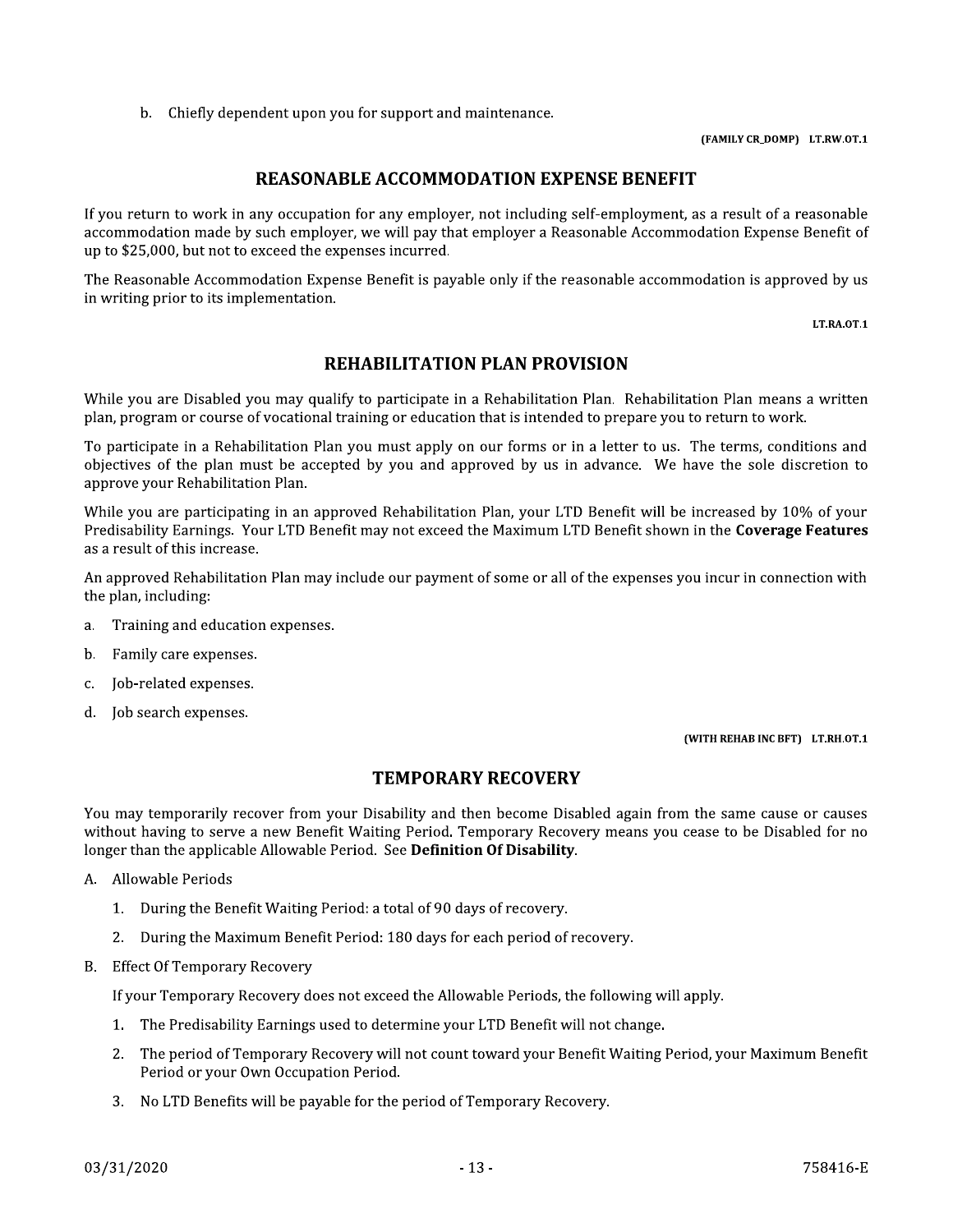- 4. No LTD Benefits will be payable after benefits become payable to you under any other disability insurance plan under which you become insured during your period of Temporary Recovery.
- 5. Except as stated above, the provisions of the Group Policy will be applied as if there had been no interruption of your Disability.

(NEW TR PERIOD) LT.TR.OT.1

#### **WHEN LTD BENEFITS END**

Your LTD Benefits end automatically on the earliest of:

- 1. The date you are no longer Disabled.
- $2.$ The date your Maximum Benefit Period ends.
- 3. The date you die.
- 4. The date benefits become payable under any other LTD plan under which you become insured through employment during a period of Temporary Recovery.
- 5. The date you fail to provide proof of continued Disability and entitlement to LTD Benefits.

LT.BE.OT.1

#### **PREDISABILITY EARNINGS**

Your Predisability Earnings will be based on your earnings in effect on your last full day of Active Work. Any subsequent change in your earnings after that last full day of Active Work will not affect your Predisability Earnings.

Predisability Earnings means your monthly rate of earnings from your Employer, including:

- 1. Contributions you make through a salary reduction agreement with your Employer to:
	- a. An Internal Revenue Code (IRC) Section  $401(k)$ ,  $403(b)$ ,  $408(k)$ ,  $408(p)$ , or  $457$  deferred compensation arrangement; or
	- b. An executive nonqualified deferred compensation arrangement.
- 2. Shift differential pay.
- 3. Amounts contributed to your fringe benefits according to a salary reduction agreement under an IRC Section 125 plan.

Predisability Earnings does not include:

- 1. Bonuses.
- 2. Commissions.
- 3. Overtime pay.
- 4. Stock options or stock bonuses.
- 5. Your Employer's contributions on your behalf to any deferred compensation arrangement or pension plan.
- 6. Any other extra compensation.

If you are paid on an annual contract basis, your monthly rate of earnings is one-twelfth  $(1/12th)$  of your annual contract salary.

If you are paid hourly, your monthly rate of earnings is based on your hourly pay rate multiplied by the number of hours you are regularly scheduled to work per month, but not more than 173 hours. If you do not have regular work hours, your monthly rate of earnings is based on the average number of hours you worked per month during the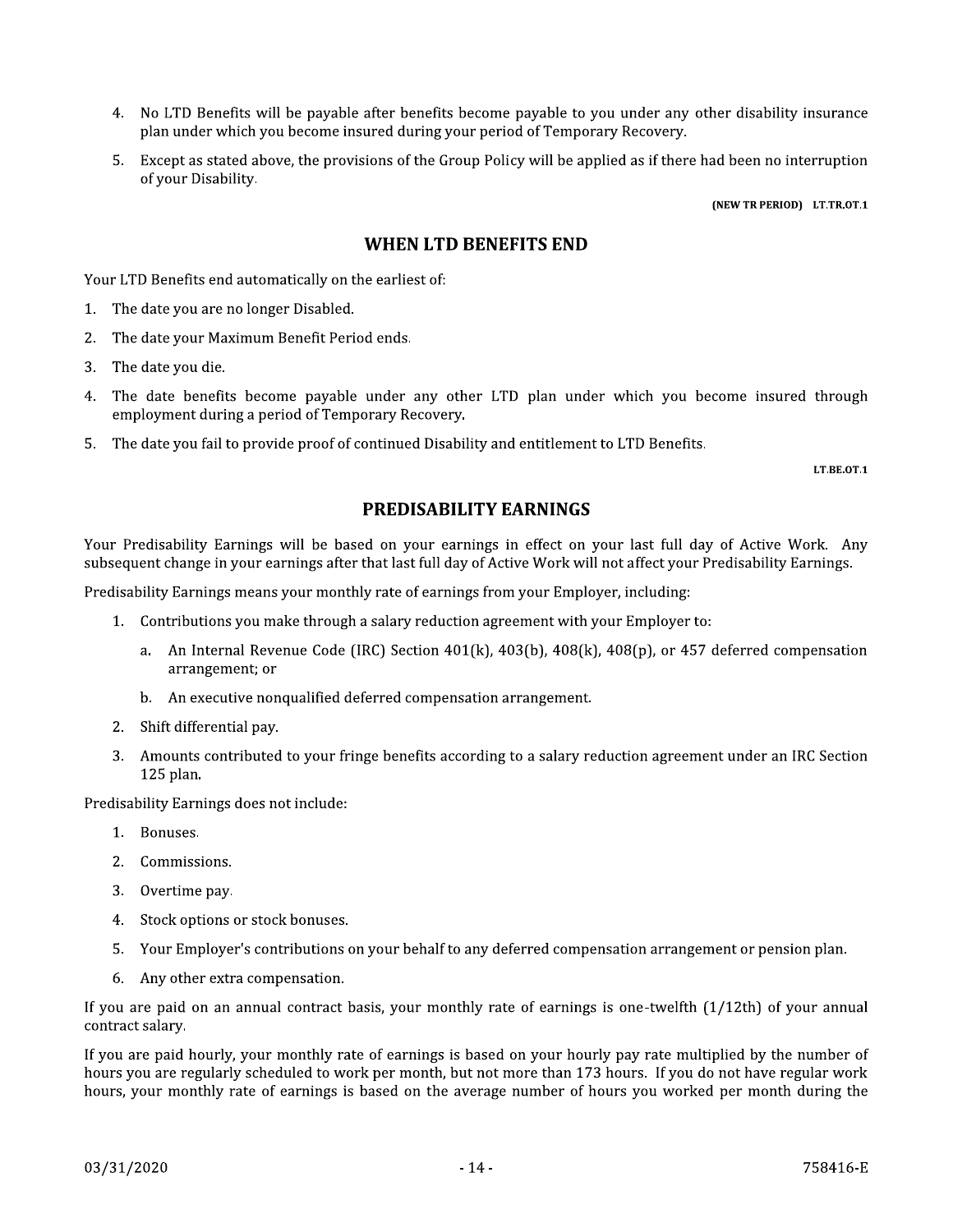preceding 12 calendar months (or during your period of employment if less than 12 months), but not more than 173 hours.

(REG NO COM\_NO STOCK) LT.PD.OT.1

#### **DEDUCTIBLE INCOME**

Subject to Exceptions To Deductible Income, Deductible Income means:

- Sick pay, annual or personal leave pay, Severance Pay, or other salary continuation, including Donated Amounts, 1. (but not vacation pay) paid to you by your Employer, if it exceeds the amount found in a., b., and c.
	- a. Determine the amount of your LTD Benefit as if there were no Deductible Income, and add your sick pay or other salary continuation to that amount.
	- b. Determine 100% of your Indexed Predisability Earnings.
	- c. If a. is greater than b., the difference will be Deductible Income.

Severance Pay means salary continuation paid to you after termination of your employment pursuant to your Employer's formal or informal severance pay plan.

Donated Amounts means sick pay, annual or personal leave pay, or other salary continuation donated to you by other employees through your Employer's formal or informal donation program.

- 2. Your Work Earnings, as described in the Return To Work Provisions.
- Any amount you receive or are eligible to receive because of your disability, including amounts for partial or total  $\mathbf{R}$ disability, whether permanent, temporary, or vocational, under any of the following:
	- a. A workers' compensation law;
	- b. The Jones Act;
	- Maritime Doctrine of Maintenance, Wages, or Cure;  $C_{\cdot}$
	- d. Longshoremen's and Harbor Worker's Act; or
	- Any similar act or law.  $e_{\cdot}$
- Anv amount you, your Spouse, or your child under age 18 receive or are eligible to receive because of your disability or retirement under:
	- a. The Federal Social Security Act;
	- The Canada Pension Plan; b.
	- The Ouebec Pension Plan: c.
	- d. The Railroad Retirement Act; or
	- e. Any similar plan or act.

Full offset: Both the primary benefit (the benefit awarded to you) and dependents benefit are Deductible Income.

Benefits your Spouse or a child receives or are eligible to receive because of your disability are Deductible Income regardless of marital status, custody, or place of residence. The term "child" has the meaning given in the applicable plan or act.

- 5. Any amount you receive or are eligible to receive because of your disability under any state disability income benefit law or similar law.
- 6. Any amount you receive or are eligible to receive because of your disability under another group insurance coverage.
- 7. Any disability or retirement benefits you receive under your Employer's retirement plan.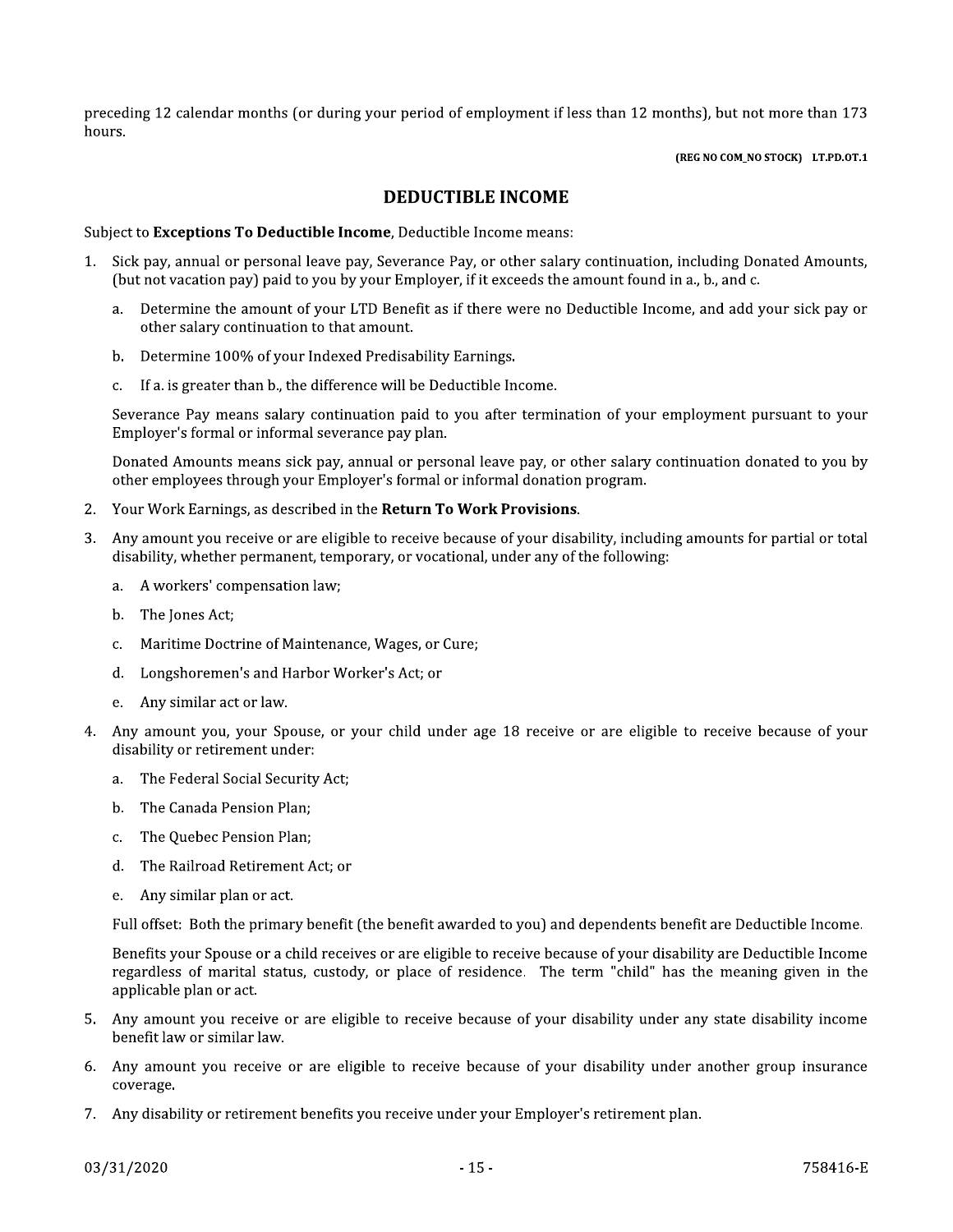- 8. Any earnings or compensation included in Predisability Earnings which you receive or are eligible to receive while LTD Benefits are pavable.
- 9. Any amount you receive or are eligible to receive under any unemployment compensation law or similar act or law.
- 10. Any amount you receive or are eligible to receive from or on behalf of a third party because of your disability, whether by judgment, settlement or other method. If you notify us before filing suit or settling your claim against such third party, the amount used as Deductible Income will be reduced by a pro rata share of your costs of recovery, including reasonable attorney fees.
- 11. Any amount you receive by compromise, settlement, or other method as a result of a claim for any of the above, whether disputed or undisputed.

#### (CA DOM\_NO OTHR OFFST\_PRIV\_WITH 3RD) LT.DI.OR.1

### **EXCEPTIONS TO DEDUCTIBLE INCOME**

Deductible Income does not include:

- Any cost of living increase in any Deductible Income other than Work Earnings, if the increase becomes effective  $1.$ while you are Disabled and while you are eligible for the Deductible Income.
- Reimbursement for hospital, medical, or surgical expense.  $2.$
- Reasonable attorneys fees incurred in connection with a claim for Deductible Income. 3.
- Benefits from any individual disability insurance policy.  $4.$
- Early retirement benefits under the Federal Social Security Act which are not actually received. 5.
- Group credit or mortgage disability insurance benefits. 6.
- Accelerated death benefits paid under a life insurance policy.  $7.$
- Benefits from the following: 8.
	- a. Profit sharing plan.
	- b. Thrift or savings plan.
	- Deferred compensation plan.  $\mathbf{C}$ .
	- Plan under IRC Section 401(k), 408(k), 408(p), or 457. d.
	- Individual Retirement Account (IRA). e.
	- f. Tax Sheltered Annuity (TSA) under IRC Section 403(b).
	- Stock ownership plan. g.
	- $h_{-}$ Keogh (HR-10) plan.
- 9. The following amounts under your Employer's retirement plan:
	- A lump sum distribution of your entire interest in the plan. a.
	- Any amount which is attributable to your contributions to the plan. b.
	- Any amount you could have received upon termination of employment without being disabled or retired. c.

(PRIV\_NO OTHR OFFST) LT.ED.OT.1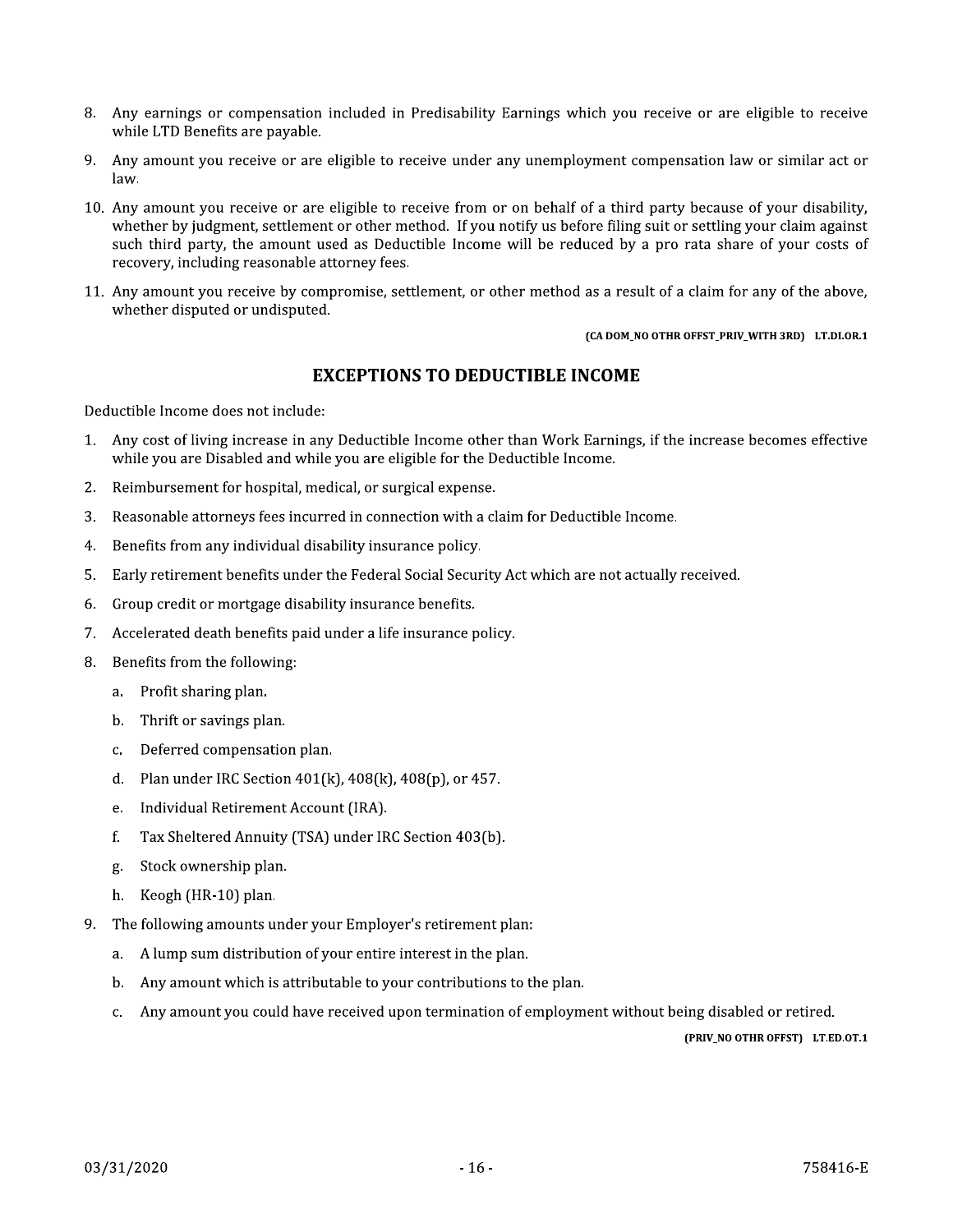#### **RULES FOR DEDUCTIBLE INCOME**

#### A. Monthly Equivalents

Each month we will determine your LTD Benefit using the Deductible Income for the same monthly period, even if you actually receive the Deductible Income in another month.

If you are paid Deductible Income in a lump sum or by a method other than monthly, we will determine your LTD Benefit using a prorated amount. We will use the period of time to which the Deductible Income applies. If no period of time is stated, we will use a reasonable one.

Your Duty To Pursue Deductible Income **B.** 

You must pursue Deductible Income for which you may be eligible. We may ask for written documentation of your pursuit of Deductible Income. You must provide it within 60 days after we mail you our request. Otherwise, we may reduce your LTD Benefits by the amount we estimate you would be eligible to receive upon proper pursuit of the Deductible Income.

C. Pending Deductible Income

We will not deduct pending Deductible Income until it becomes payable. You must notify us of the amount of the Deductible Income when it is approved. You must repay us for the resulting overpayment of your claim.

D. Overpayment Of Claim

We will notify you of the amount of any overpayment of your claim under any group disability insurance policy issued by us. You must immediately repay us. You will not receive any LTD Benefits until we have been repaid in full. In the meantime, any LTD Benefits paid, including the Minimum LTD Benefit, will be applied to reduce the amount of the overpayment. We may charge you interest at the legal rate for any overpayment which is not repaid within 30 days after we first mail you notice of the amount of the overpayment.

LT.RU.OT.1

### **SUBROGATION**

If LTD Benefits are paid or payable to you under the Group Policy as the result of any act or omission of a third party, we will be subrogated to all rights of recovery you may have in respect to such act or omission. You must execute and deliver to us such instruments and papers as may be required and do whatever else is needed to secure such rights. You must avoid doing anything that would prejudice our rights of subrogation.

If you notify us before filing suit or settling your claim against such third party, the amount to which we are subrogated will be reduced by a pro rata share of your costs of recovery, including reasonable attorney fees. If suit or action is filed, we may record a notice of payments of LTD Benefits, and such notice shall constitute a lien on any judgment recovered.

If you or your legal representative fail to bring suit or action promptly against such third party, we may institute such suit or action in our name or in your name. We are entitled to retain from any judgment recovered the amount of LTD Benefits paid or to be paid to you or on your behalf, together with our costs of recovery, including attorney fees. The remainder of such recovery, if any, shall be paid to you or as the court may direct.

LT.SG.OT.1

# **ADDITIONAL BENEFITS FOR THE SEVERELY DISABLED**

#### A. Assisted Living Benefit

If you meet the requirements in 1 through 3 below, we will pay Assisted Living Benefits according to the terms of the Group Policy after we receive Proof Of Loss satisfactory to us.

**Assisted Living Benefit Requirements** 

1. You are Disabled and LTD Benefits are payable to you.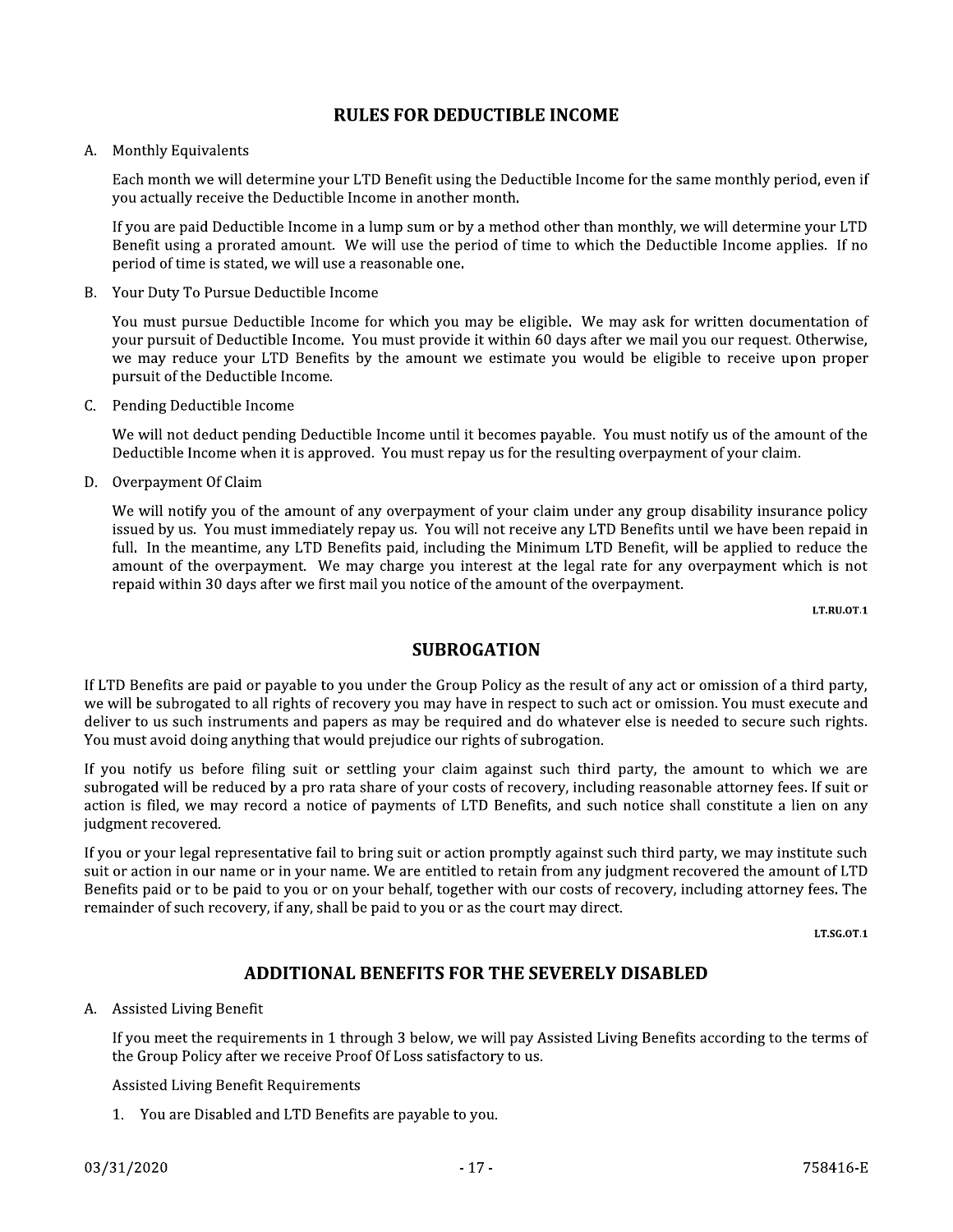- 2. While you are Disabled:
	- a. You, due to loss of functional capacity as a result of Physical Disease or Injury, become unable to safely and completely perform two or more Activities Of Daily Living without Hands-on Assistance or Standby Assistance; or
	- b. You require Substantial Supervision for your health or safety due to Severe Cognitive Impairment as a result of Physical Disease or Injury.
- 3. The condition in 2.a or 2.b above is expected to last 90 days or more as certified by a Physician in the appropriate specialty as determined by us.
- B. Amount Of The Assisted Living Benefit

See the Coverage Features for the amount of the Assisted Living Benefit.

C. Becoming Insured For Assisted Living Benefits

You are eligible for Assisted Living Benefit coverage if you are insured for LTD insurance. Subject to the Active Work Provision, your Assisted Living Benefit coverage becomes effective on the date your LTD insurance becomes effective.

D. Payment Of Assisted Living Benefits

We will pay Assisted Living Benefits within 30 days after Proof Of Loss is satisfied. Your Assisted Living Benefits will be paid to you at the same time LTD Benefits are payable.

E. Time Limits On Filing Proof Of Loss

Proof Of Loss for the Assisted Living Benefit must be provided within 90 days after the date the inability to perform Activities Of Daily Living or the Severe Cognitive Impairment begins. If that is not possible, it must be provided as soon as reasonably possible, but not later than one year after that 90-day period.

If Proof Of Loss is filed outside these time limits, the claim will be denied. These limits will not apply while the claimant lacks legal capacity.

F. When Assisted Living Benefits End

Assisted Living Benefits end automatically on the earliest of:

- 1. The date you no longer meet the requirements in item A. above.
- 2. The date your LTD Benefits end.
- G. When Assisted Living Benefits Coverage Ends

Assisted Living Benefit coverage ends automatically on the earliest of:

- 1. The date your LTD insurance ends.
- 2. The date Assisted Living Benefit coverage terminates under the Group Policy.
- H. Assisted Living Benefits After Insurance Ends Or Is Changed

Your right to receive Assisted Living Benefits will not be affected by the occurrence of the events described in 1 or 2 below that become effective after you become Disabled.

- 1. Termination or amendment of the Group Policy or your Employer's coverage under the Group Policy.
- 2. Termination of Assisted Living Benefit coverage while the Group Policy or your Employer's coverage under the Group Policy remains in force.
- Conversion I.

Assisted Living Benefit coverage may not be converted under the **Conversion Of Insurance** provision.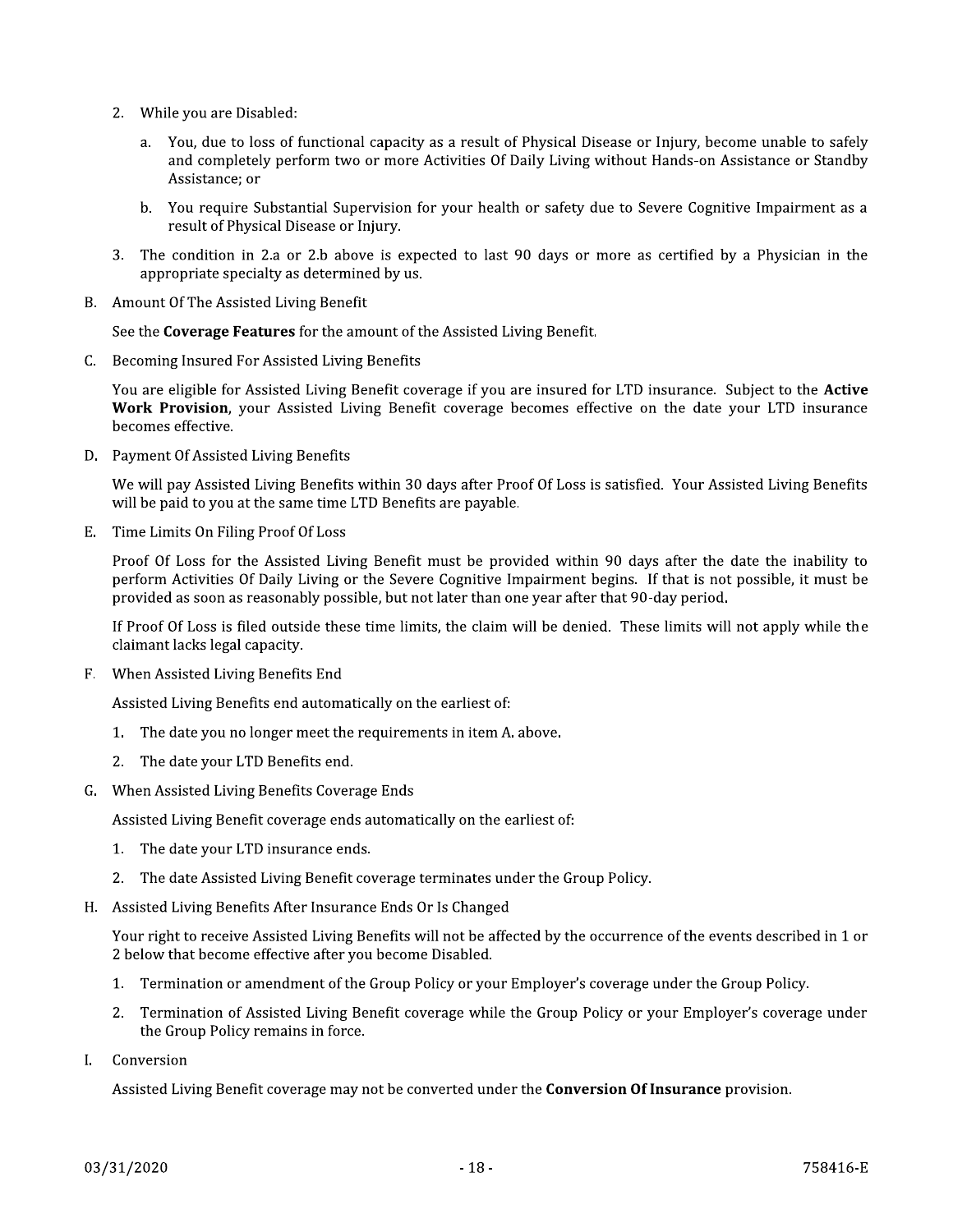**Exclusions and Limitations** L.

> No Assisted Living Benefit will be paid for any period when you are confined for any reason in a penal or correctional institution.

> No Assisted Living Benefit will be paid if your inability to perform Activities Of Daily Living or your Severe Cognitive Impairment is caused or contributed to by:

- 1. War or any act of War. War means declared or undeclared war, whether civil or international, and any substantial armed conflict between organized forces of a military nature.
- 2. Any intentionally self-inflicted Injury, while sane or insane.
- 3. A Mental Disorder.
- 4. Being under the influence of intoxicating liquor as defined by the laws of Oregon, alcoholism, use of any drug including hallucinogens unless prescribed by and used in accordance with the directions of a Physician, or drug addiction.
- 5. A Preexisting Condition.
	- a. Definition: For purposes of the Assisted Living Benefit, Preexisting Condition means a mental or physical condition for which you have done, or for which a reasonably prudent person would have done any of the following:
		- i. consulted a physician or other licensed medical professional,
		- ii. received medical treatment or services or advice,
		- iii. undergone diagnostic procedures, including self-administered procedures, or
		- iv. taken prescribed drugs or medication

during the 3 months just before your Assisted Living Benefit coverage is effective.

b. Period Of Exclusion:

This exclusion will not apply after the Assisted Living Benefit coverage has been continuously in effect for a period of 12 months, if after that period you have been Actively At Work for at least one full day.

- 6. Committing or attempting to commit an assault or felony, or active participation in a violent disorder or riot. (Active participation does not include being at the scene of a violent disorder or riot while performing official duties.)
- K. Definitions For Assisted Living Benefit

Activities Of Daily Living means Bathing, Continence, Dressing, Eating, Toileting, or Transferring.

Bathing means washing oneself, whether in the tub or shower or by sponge bath, with or without the help of adaptive devices.

Continence means voluntarily controlling bowel and bladder function, or, if incontinent, maintaining a reasonable level of personal hygiene.

Dressing means putting on and removing all items of clothing, footwear, and medically necessary braces and artificial limbs.

Eating means getting food and fluid into the body, whether manually, intravenously, or by feeding tube.

Toileting means getting to and from and on and off the toilet, and performing related personal hygiene.

Transferring means moving into or out of a bed, chair or wheelchair, with or without adaptive devices.

Hands-on Assistance means the physical assistance of another person without which the insured would be unable to perform the Activity Of Daily Living.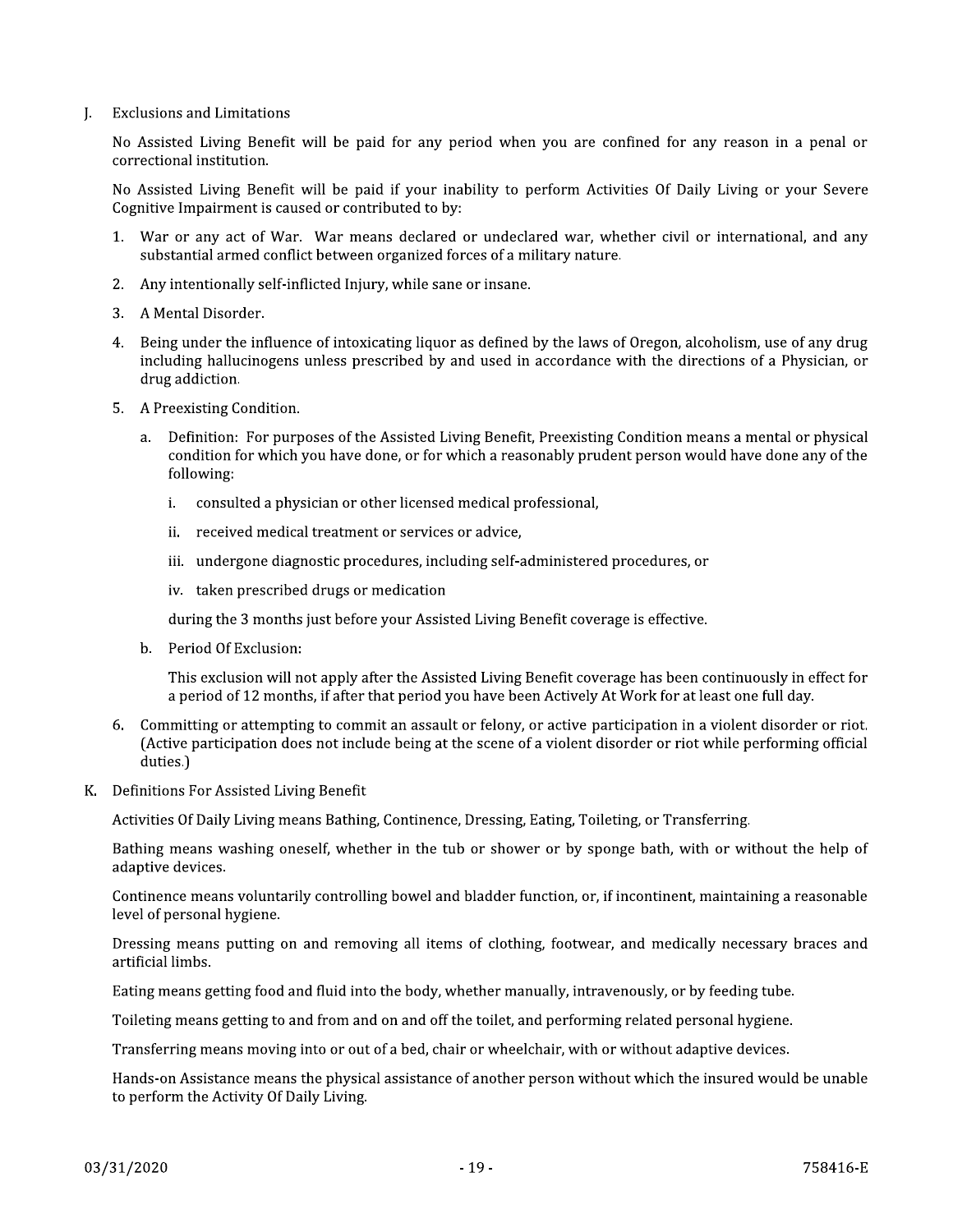Standby Assistance means the presence of another person within arm's reach of the insured that is necessary to prevent, by physical intervention, injury to the insured while the insured is performing the Activity Of Daily Living such as being ready to catch the insured if the insured falls while getting into or out of the bathtub or shower as part of Bathing, or being ready to remove food from the insured's throat if the insured chokes while Eating).

Severe Cognitive Impairment means a loss or deterioration in intellectual capacity that is (a) comparable to (and includes) Alzheimer's disease and similar forms of irreversible dementia, and (b) is measured by clinical evidence and standardized tests approved by us that reliably measure impairment in (i) short-term or long-term memory, (ii) orientation as to people, places, or time, and (iii) deductive or abstract reasoning. Severe Cognitive Impairment does not include loss or deterioration as a result of a Mental Disorder.

Substantial Supervision means continual supervision (which may include cueing by verbal prompting, gestures, or other demonstrations) by another person that is necessary to protect you from threats to your health or safety (such as may result from wandering).

(WITH NEW ALB\_CONV REF\_WITH FULL EX/LIM) LT.XB.OR.1

# **SPECIAL DISMEMBERMENT PROVISION**

If you suffer a Loss as a result of an accident, you will be considered Disabled for the applicable Minimum Benefit Period, even if this causes LTD Benefits to be paid beyond the end of the Maximum Benefit Period.

A. Definition Of Loss

Loss means loss of hand, foot, or sight which:

- 1. Is caused solely and directly by an accident;
- 2. Occurs independently of all other causes;
- 3. Occurs within 180 days after the accident; and
- 4. Occurs while you are insured under the Group Policy, unless the Group Policy terminates after the accident and you are continuously Disabled from the date the Group Policy terminates to the date of the Loss.

With respect to a hand or foot, Loss means actual and permanent severance from the body at or above the wrist or ankle joint. With respect to sight, Loss means entire and irrecoverable loss of sight.

B. Minimum Benefit Period

The Minimum Benefit Period for a Loss of one hand, one foot, or sight of one eye is 6 months. The Minimum Benefit Period for two or more of the above Losses is 30 months.

You will not be considered Disabled for more than the longer Minimum Benefit Period described above with respect to all Losses from the same accident.

The Minimum Benefit Period begins on the date of Loss. The Minimum Benefit Period counts as part of the Maximum Benefit Period.

During the Minimum Benefit Period your LTD Benefit will not be reduced by sick pay or other salary continuation paid to you by your Employer or by your Work Earnings.

C. Exclusions

No LTD Benefit is payable under this provision if the Loss is caused or contributed to by any of the exclusions listed in the section entitled Disabilities Excluded From Coverage or any of the following:

- 1. War or any act of War. War means declared or undeclared war, whether civil or international, and any substantial armed conflict between organized forces of a military nature.
- 2. Attempted suicide or other intentionally self-inflicted Injury, while sane or insane.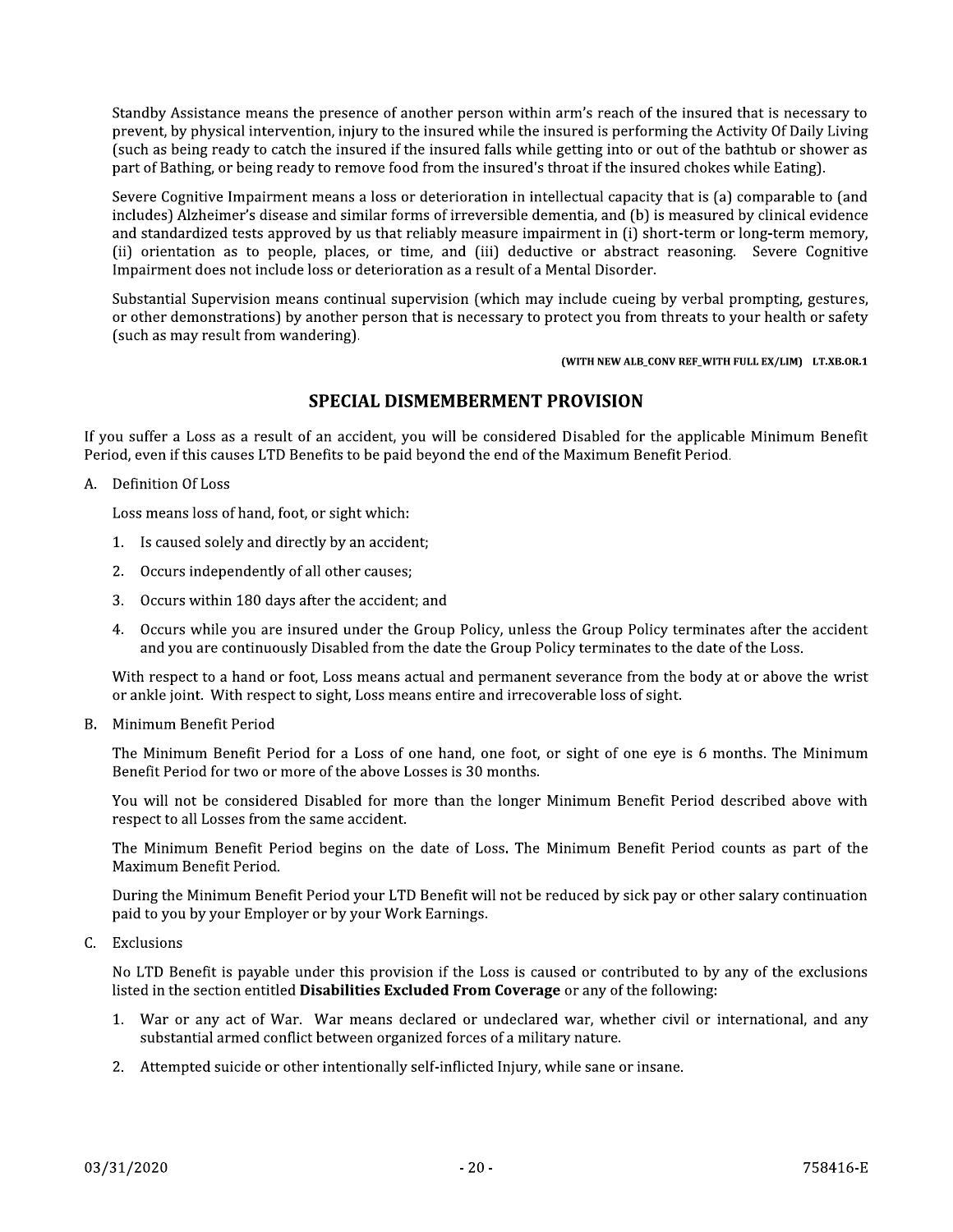- 3. Committing or attempting to commit an assault or felony, or actively participating in a violent disorder or riot. Actively participating does not include being at the scene of a violent disorder or riot while performing vour official duties.
- 4. The voluntary use or consumption of any poison, chemical compound or drug, unless used or consumed according to the directions of a Physician.
- 5. Physical Disease, Injury, Pregnancy or Mental Disorder existing at the time of the accident.
- 6. Heart attack or stroke.
- 7. Being under the influence of intoxicating liquor as defined by the laws of Oregon, alcoholism, use of any drug including hallucinogens unless prescribed by and used in accordance with the directions of a Physician, or drug addiction.
- 8. Medical or surgical treatment for any of the above.

**LT.SD.OR.1** 

#### **SURVIVORS BENEFIT**

If you die while LTD Benefits are payable, and on the date you die you have been continuously Disabled for at least 180 days, we will pay a Survivors Benefit according to 1 through 4 below.

- 1. The Survivors Benefit is a lump sum equal to 3 times your LTD Benefit without reduction by Deductible Income.
- The Survivors Benefit will first be applied to reduce any overpayment of your claim.  $2.$
- The Survivors Benefit will be paid at our option to any one or more of the following: 3.
	- a. Your surviving Spouse;
	- b. Your surviving unmarried children, including adopted children, under age 25;
	- Your surviving Spouse's unmarried children, including adopted children, under age 25; or  $C_{1}$
	- d. Any person providing the care and support of any person listed in a., b., or c. above.
- No Survivors Benefit will be paid if you are not survived by any person listed in a., b., or c. above.  $4<sub>1</sub>$

(MULTPL\_DOM) LT.SB.OT.1

### **CONVERSION OF INSURANCE**

**Conversion Of Insurance Benefit** 

When your insurance ends, you may buy LTD conversion insurance if you meet 1 through 5 below.

- 1. Your insurance ends for a reason other than:
	- a. Termination or amendment of the Group Policy;
	- b. Your failure to make a required premium contribution; or
	- Your retirement.  $\mathbf{C}$
- 2. You were continuously insured under your Employer's long term disability insurance plan for at least one year as of the date your insurance ended.
- 3. You are not Disabled on the date your insurance ends.
- $4<sub>1</sub>$ You are a citizen or resident of the United States or Canada.
- 5. You must apply in writing and pay the first premium to us within 60 days after your insurance ends.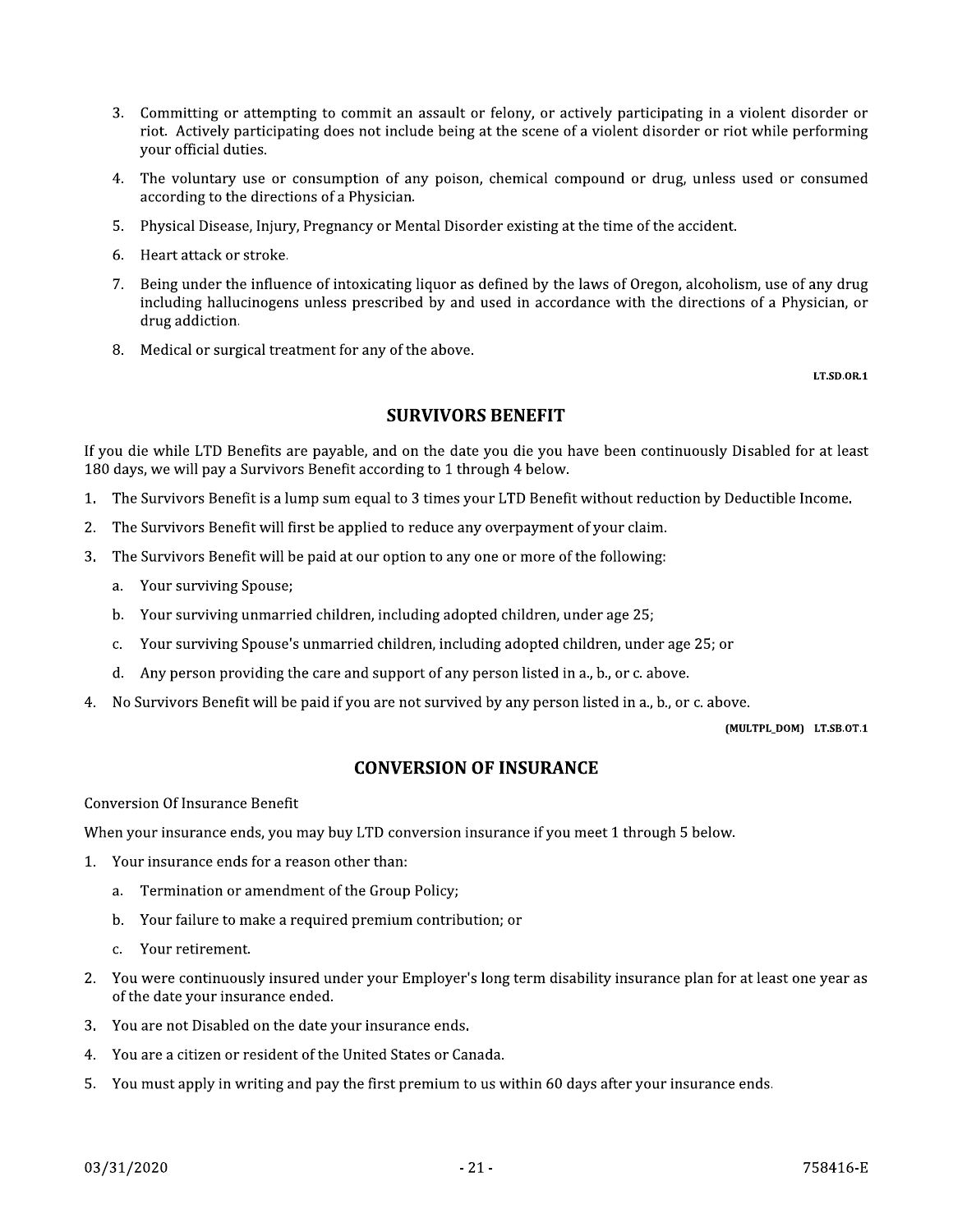The maximum LTD conversion insurance benefit you may select is the smallest of:

- \$4,000 (however, if you provide satisfactory Evidence Of Insurability, this upper limit is \$8,000);  $1.$
- 2. 60% of your insured Predisability Earnings on the date your insurance ended; and
- 3. The LTD Benefit payable if you had become Disabled on the day before your insurance ended and you had no Deductible Income.

The maximum LTD conversion insurance benefit is reduced by deductible income. The certificate we will issue to you when your LTD conversion insurance becomes effective will contain other provisions which will also differ from the Group Policy.

LT.CV.OT.2X

#### **BENEFITS AFTER INSURANCE ENDS OR IS CHANGED**

During each period of continuous Disability, we will pay LTD Benefits according to the terms of the Group Policy in effect on the date you become Disabled. Your right to receive LTD Benefits will not be affected by:

- Any amendment to the Group Policy that is effective after you become Disabled.  $1.$
- 2. Termination of the Group Policy after you become Disabled.

LT.BA.OT.1

#### **EFFECT OF NEW DISABILITY**

If a period of Disability is extended by a new cause while LTD Benefits are payable, LTD Benefits will continue while you remain Disabled. However, 1 and 2 apply.

- 1. LTD Benefits will not continue beyond the end of the original Maximum Benefit Period.
- 2. The Disabilities Excluded From Coverage, Disabilities Subject To Limited Pay Periods, and Limitations sections will apply to the new cause of Disability.

LT.ND.OT.1

### **DISABILITIES EXCLUDED FROM COVERAGE**

#### A. War

You are not covered for a Disability caused or contributed to by War or any act of War. War means declared or undeclared war, whether civil or international, and any substantial armed conflict between organized forces of a military nature.

B. Intentionally Self-Inflicted Injury

You are not covered for a Disability caused or contributed to by an intentionally self-inflicted Injury, while sane or insane.

- C. Preexisting Condition
	- 1. Definition

Preexisting Condition means a mental or physical condition whether or not diagnosed or misdiagnosed:

- For which you have done or for which a reasonably prudent person would have done any of the a. following:
	- Consulted a physician or other licensed medical professional: i.
	- ii. Received medical treatment, services or advice;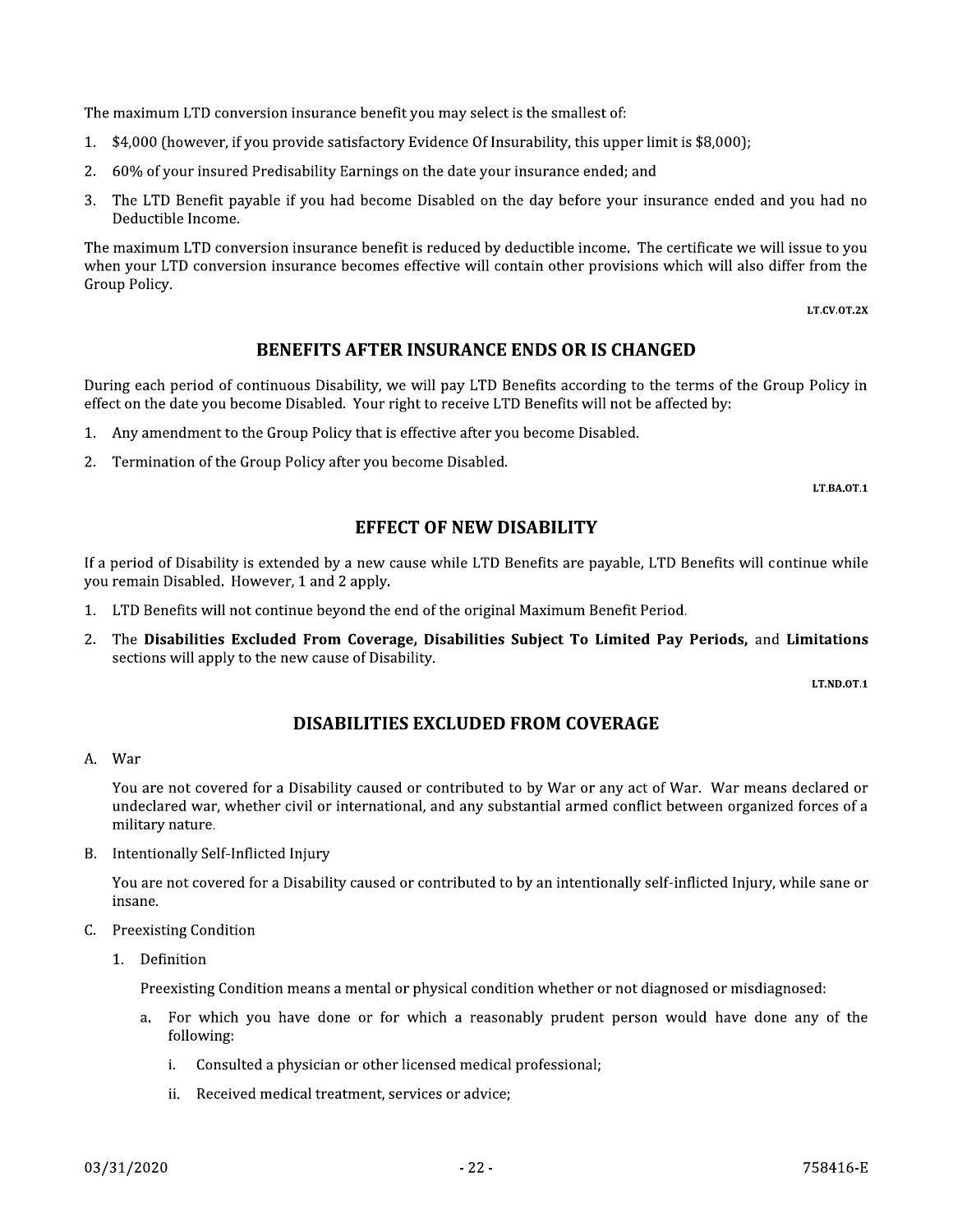- iii. Undergone diagnostic procedures, including self-administered procedures;
- iv. Taken prescribed drugs or medications;
- b. Which, as a result of any medical examination, including routine examination, was discovered or suspected;

at any time during the 90-day period just before your insurance becomes effective.

2. Exclusion

You are not covered for a Disability caused or contributed to by a Preexisting Condition or medical or surgical treatment of a Preexisting Condition unless, on the date you become Disabled, you:

- Have been continuously insured under the Group Policy for 12 months; and  $a<sub>1</sub>$
- b. Have been Actively At Work for at least one full day after the end of that 12 months.
- D. Loss Of License Or Certification

You are not covered for a Disability caused or contributed to by the loss of your professional license, occupational license or certification.

E. Violent Or Criminal Conduct

You are not covered for a Disability caused or contributed to by your committing or attempting to commit an assault or felony, or actively participating in a violent disorder or riot. Actively participating does not include being at the scene of a violent disorder or riot while performing your official duties.

(WITH PRUDNT) LT.XD.OT.1

# DISABILITIES SUBJECT TO LIMITED PAY PERIODS

A. Mental Disorders and Substance Abuse

Payment of LTD Benefits is limited to 24 months during your entire lifetime for a Disability caused or contributed to by any one or more of the following, or medical or surgical treatment of one or more of the following:

- 1. Mental Disorders: or
- 2. Substance Abuse.

However, if you are confined in a Hospital solely because of a Mental Disorder at the end of the 24 months, this limitation will not apply while you are continuously confined.

Mental Disorder means any mental, emotional, behavioral, psychological, personality, cognitive, mood or stressrelated abnormality, disorder, disturbance, dysfunction or syndrome, regardless of cause (including any biological or biochemical disorder or imbalance of the brain) or the presence of physical symptoms. Mental Disorder includes, but is not limited to, bipolar affective disorder, organic brain syndrome, schizophrenia, psychotic illness, manic depressive illness, depression and depressive disorders, anxiety and anxiety disorders.

Substance Abuse means being under the influence of intoxicating liquor as defined by the laws of Oregon, alcoholism, use of any drug including hallucinogens unless prescribed by and used in accordance with the directions of a Physician, or drug addiction.

Hospital means a legally operated hospital providing full-time medical care and treatment under the direction of a full-time staff of licensed physicians. Rest homes, nursing homes, convalescent homes, homes for the aged, and facilities primarily affording custodial, educational, or rehabilitative care are not Hospitals.

B. Rules For Disabilities Subject To Limited Pay Periods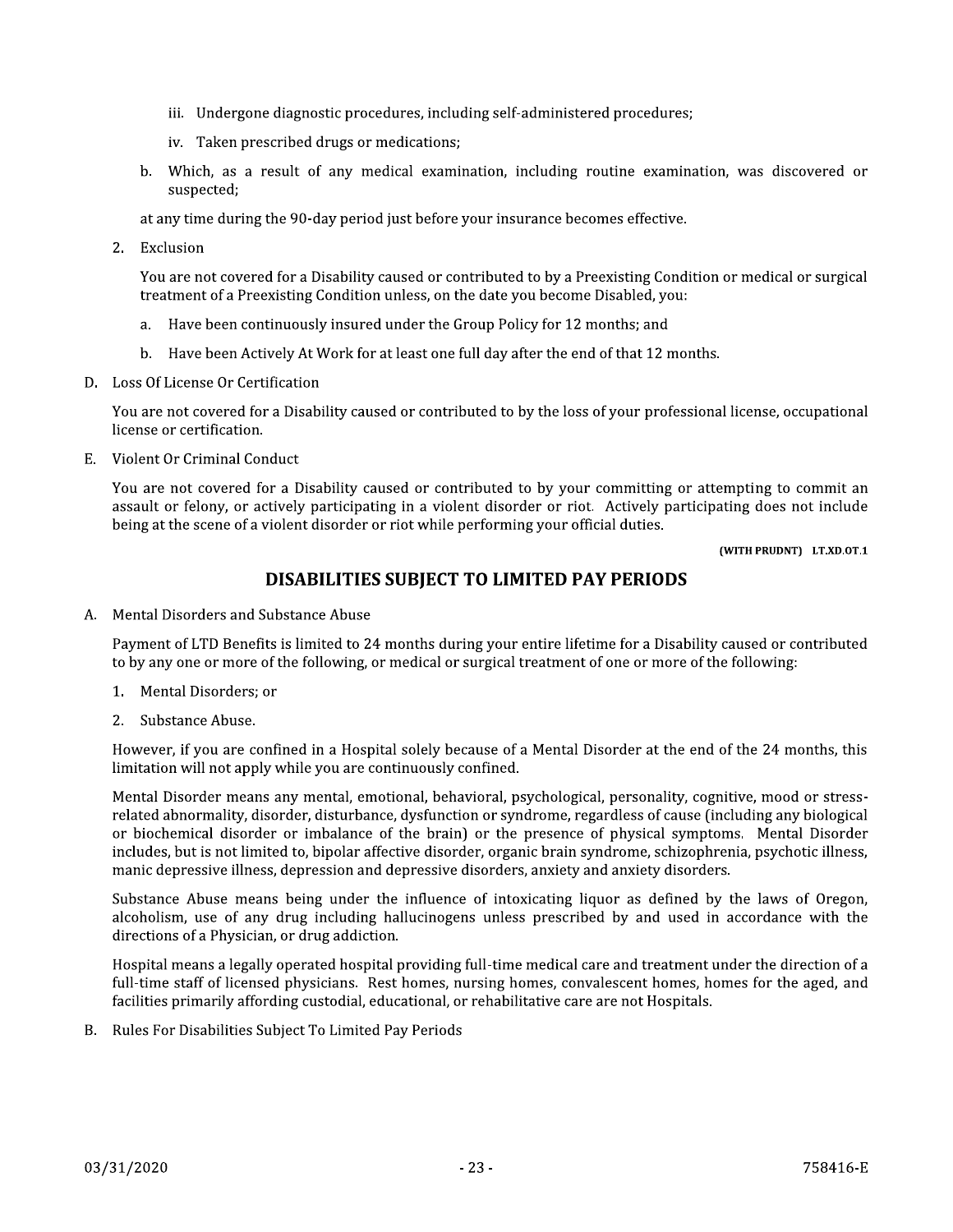- 1. If you are Disabled as a result of a Mental Disorder or any Physical Disease or Injury for which payment of LTD Benefits is subject to a limited pay period, and at the same time are Disabled as a result of a Physical Disease, Injury, or Pregnancy that is not subject to such limitation, LTD Benefits will be payable first for conditions that are subject to the limitation.
- 2. No LTD Benefits will be payable after the end of the limited pay period, unless on that date you continue to be Disabled as a result of a Physical Disease, Injury, or Pregnancy for which payment of LTD Benefits is not limited.

#### (NO OTHR LMS) LT.LP.OR.1

#### **LIMITATIONS**

#### A. Care Of A Physician

You must be under the ongoing care of a Physician in the appropriate specialty as determined by us during the Benefit Waiting Period. No LTD Benefits will be paid for any period of Disability when you are not under the ongoing care of a Physician in the appropriate specialty as determined by us.

B. Return To Work Responsibility

During the Own Occupation Period no LTD Benefits will be paid for any period of Disability when you are able to work in your Own Occupation and able to earn at least 20% of your Indexed Predisability Earnings, but you elect not to work.

During the Any Occupation Period, no LTD Benefits will be paid for any period of Disability when you are able to work in Any Occupation and able to earn at least 20% of your Indexed Predisability Earnings, but elect not to work.

C. Rehabilitation Program

No LTD Benefits will be paid for any period of Disability when you are not participating in good faith in a plan, program or course of medical treatment or vocational training or education approved by us and by your physician, unless your Disability prevents you from participating.

Your failure to participate in the approved program will result in termination of your benefits.

D. Foreign Residency

Payment of LTD Benefits is limited to 12 months for each period of continuous Disability while you reside outside of the United States or Canada.

E. Imprisonment

No LTD Benefits will be paid for any period of Disability when you are confined for any reason in a penal or correctional institution.

LT.LM.OR.1

### **CLAIMS**

#### A. Filing A Claim

Claims should be filed on our forms. If we do not provide our forms within 15 days after they are requested, you may submit your claim in a letter to us. The letter should include the date disability began, and the cause and nature of the disability.

B. Time Limits On Filing Proof Of Loss

You must give us Proof Of Loss within 90 days after the end of the Benefit Waiting Period. If you cannot do so, you must give it to us as soon as reasonably possible, but not later than one year after that 90-day period. If Proof Of Loss is filed outside these time limits, your claim will be denied. These limits will not apply while you lack legal capacity.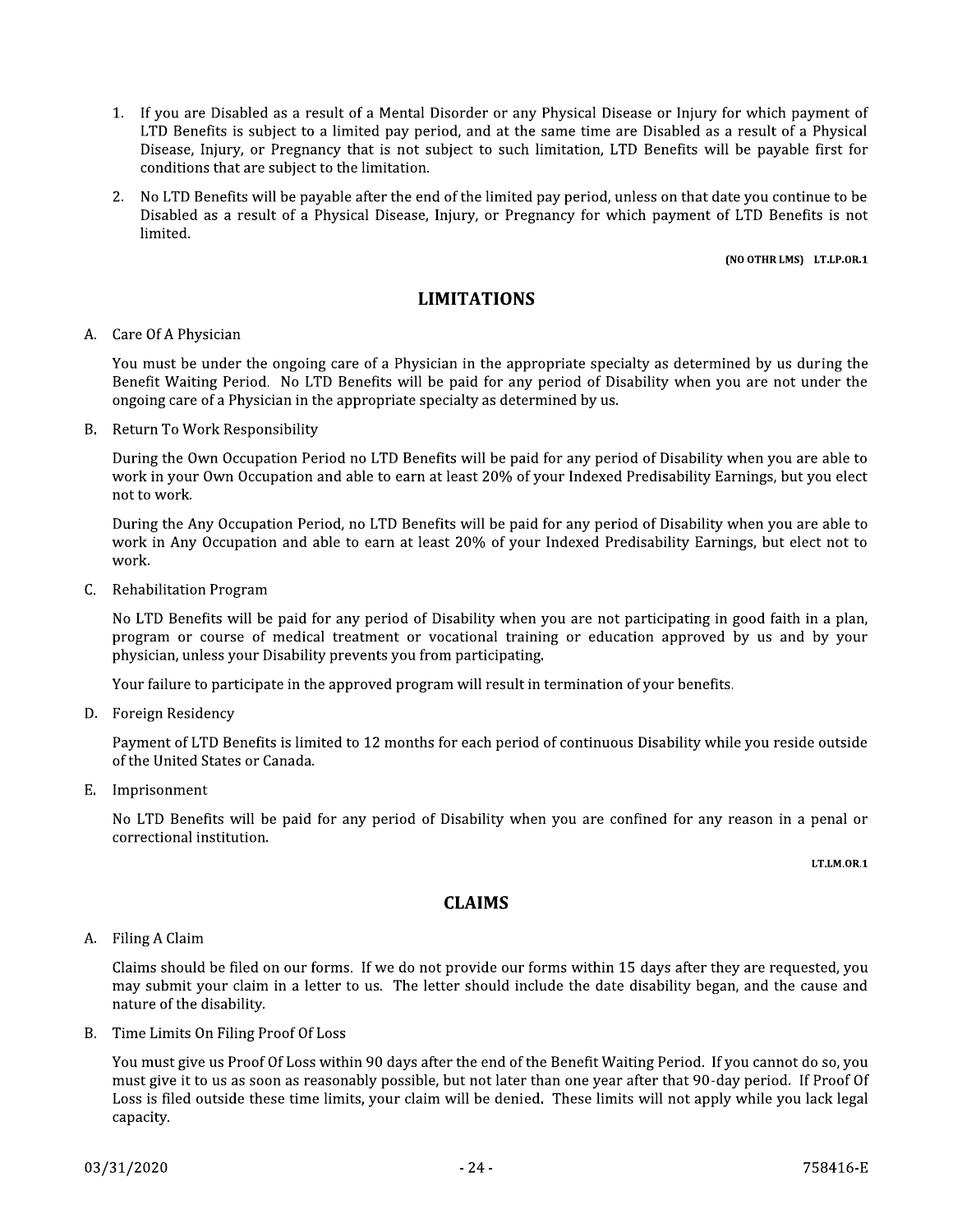#### $C.$  Proof Of Loss

Proof Of Loss means written proof that you are Disabled and entitled to LTD Benefits. Proof Of Loss must be provided at your expense.

For claims of Disability due to conditions other than Mental Disorders, we may require proof of physical impairment that results from anatomical or physiological abnormalities which are demonstrable by medically acceptable clinical and laboratory diagnostic techniques.

D. Documentation

Completed claims statements, a signed authorization for us to obtain information, and any other items we may reasonably require in support of a claim must be submitted at your expense. If the required documentation is not provided within 45 days after we mail our request, your claim may be denied.

E. Investigation Of Claim

We may investigate your claim at any time.

At our expense, we may have you examined at reasonable intervals by specialists of our choice. We may deny or suspend LTD Benefits if you fail to attend an examination or cooperate with the examiner.

Time Of Payment F.

We will pay LTD Benefits within 30 days after you satisfy Proof Of Loss.

LTD Benefits will be paid to you at the end of each month you qualify for them. LTD Benefits remaining unpaid at your death will be paid to the person(s) receiving the Survivors Benefit. If no Survivors Benefit is paid, the unpaid LTD Benefits will be paid to your estate.

G. Notice Of Decision On Claim

We will evaluate your claim promptly after you file it, and within 30 days after receipt of your claim we will send written notification we have received it. Within 45 days after we receive your claim we will send you: (a) a written decision on your claim; or (b) a notice that we are extending the period to decide your claim for 30 days. We will render a written decision or request an extension no later than 30 days after our receipt of Proof Of Loss. Before the end of this extension period we will send you: (a) a written decision on your claim; or (b) a notice that we are extending the period to decide your claim for an additional 30 days. If an extension is due to your failure to provide information necessary to decide the claim, the extended time period for deciding your claim will not begin until you provide the information or otherwise respond.

If we extend the period to decide your claim, we will notify you of the following: (a) the reasons for the extension; (b) when we expect to decide your claim; (c) an explanation of the standards on which entitlement to benefits is based; (d) the unresolved issues preventing a decision; and (e) any additional information we need to resolve those issues.

If we request additional information, you will have 45 days to provide the information. If you do not provide the requested information within 45 days, we may decide your claim based on the information we have received.

If we deny any part of your claim, you will receive a written notice of denial containing:

- The reasons for our decision.  $\mathbf{a}$
- Reference to the parts of the Group Policy on which our decision is based. h.
- Reference to any internal rule or guideline relied upon in making our decision. c.
- A description of any additional information needed to support your claim. d.
- Information concerning your right to a review of our decision. e.
- Information concerning your right to bring a civil action for benefits under section 502(a) of ERISA if your f. claim is denied on review.
- H. Review Procedure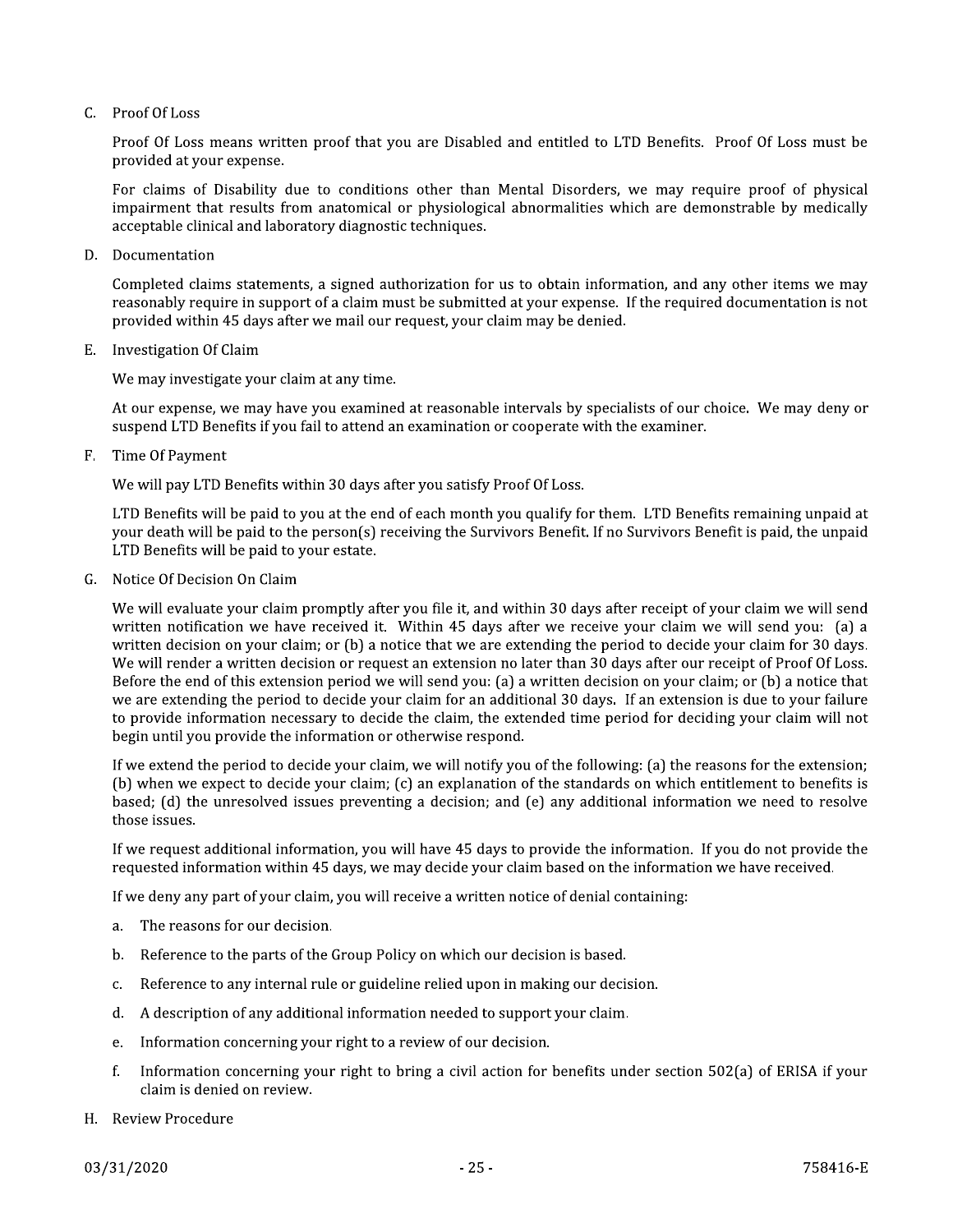If all or part of a claim is denied, you may request a review. You must request a review in writing within 180 days after receiving notice of the denial.

You may send us written comments or other items to support your claim. You may review and receive copies of any non-privileged information that is relevant to your request for review. There will be no charge for such copies. You may request the names of medical or vocational experts who provided advice to us about your claim.

The person conducting the review will be someone other than the person who denied the claim and will not be subordinate to that person. The person conducting the review will not give deference to the initial denial decision. If the denial was based on a medical judgment, the person conducting the review will consult with a qualified health care professional. This health care professional will be someone other than the person who made the original medical judgment and will not be subordinate to that person. Our review will include any written comments or other items you submit to support your claim.

We will review your claim promptly after we receive your request. Within 45 days after we receive your request for review we will send you: (a) a written decision on review; or (b) a notice that we are extending the review period for 45 days. If the extension is due to your failure to provide information necessary to decide the claim on review, the extended time period for review of your claim will not begin until you provide the information or otherwise respond.

If we extend the review period, we will notify you of the following: (a) the reasons for the extension; (b) when we expect to decide your claim on review; and (c) any additional information we need to decide your claim.

If we request additional information, you will have 45 days to provide the information. If you do not provide the requested information within 45 days, we may conclude our review of your claim based on the information we have received.

If we deny any part of your claim on review, you will receive a written notice of denial containing:

- The reasons for our decision. a.
- Reference to the parts of the Group Policy on which our decision is based.  $<sub>b</sub>$ .</sub>
- Reference to any internal rule or guideline relied upon in making our decision. c.
- d. Information concerning your right to receive, free of charge, copies of non-privileged documents and records relevant to your claim.
- e. Information concerning your right to bring a civil action for benefits under section  $502(a)$  of ERISA.

The Group Policy does not provide voluntary alternative dispute resolution options. However, you may contact your local U.S. Department of Labor Office and your State insurance regulatory agency for assistance.

Assignment L

The rights and benefits under the Group Policy are not assignable.

#### (REV PRIV WRDG) LT.CL.OR.2

### **ALLOCATION OF AUTHORITY**

Except for those functions which the Group Policy specifically reserves to the Policyholder or Employer, we have full and exclusive authority to control and manage the Group Policy, to administer claims, and to interpret the Group Policy and resolve all questions arising in the administration, interpretation, and application of the Group Policy.

Our authority includes, but is not limited to:

- 1. The right to resolve all matters when a review has been requested;
- 2. The right to establish and enforce rules and procedures for the administration of the Group Policy and any claim under it:
- 3. The right to determine: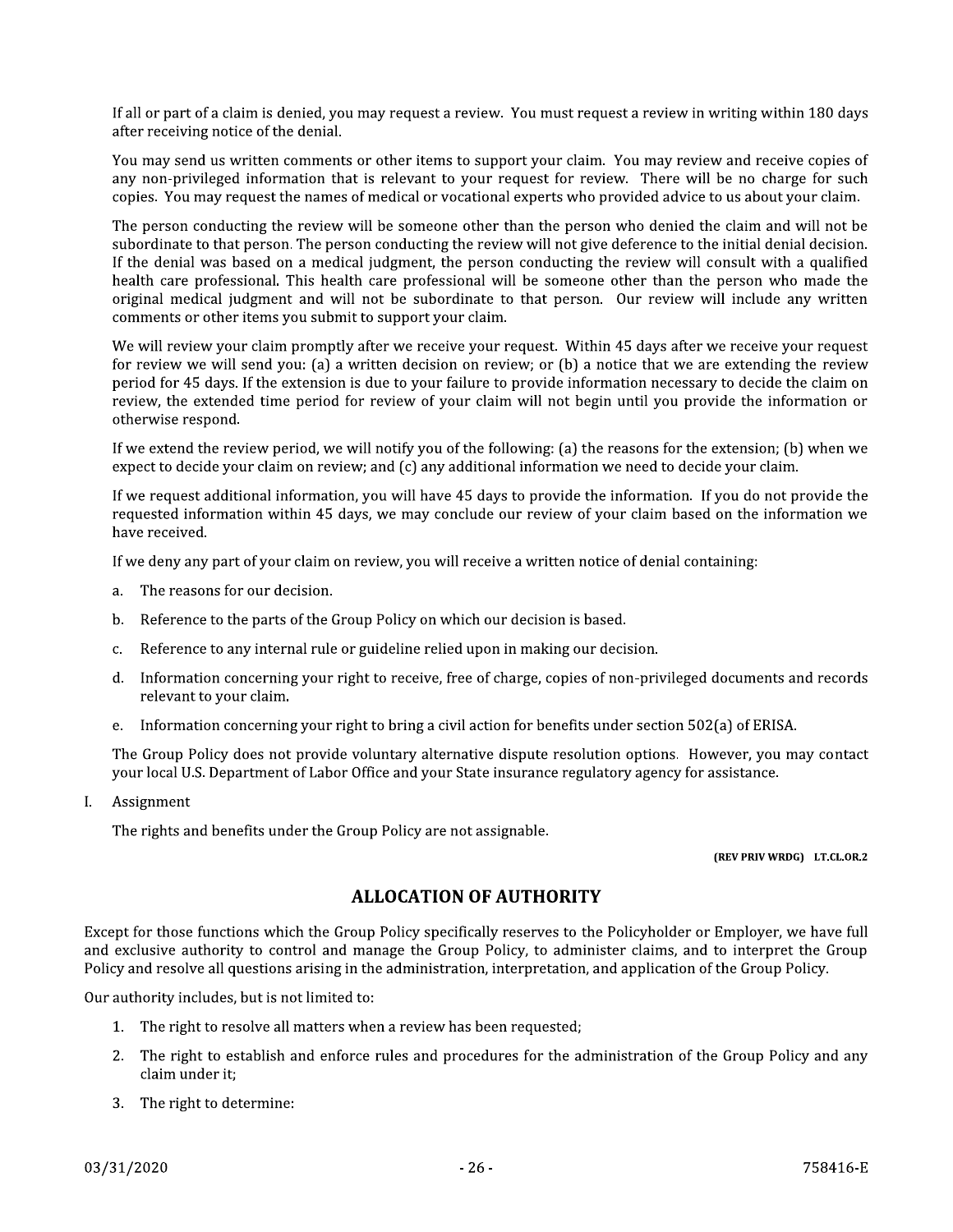- a. Eligibility for insurance;
- b. Entitlement to benefits:
- c. The amount of benefits payable; and
- d. The sufficiency and the amount of information we may reasonably require to determine a., b., or c., above.

Subject to the review procedures of the Group Policy, any decision we make in the exercise of our authority is conclusive and binding.

LT.AL.OT.1

#### TIME LIMITS ON LEGAL ACTIONS

No action at law or in equity may be brought until 60 days after you have given us Proof Of Loss. No such action may be brought more than three years after the earlier of:

- 1. The date we receive Proof Of Loss; and
- 2. The time within which Proof Of Loss is required to be given.

LT.TL.OT.1

### **INCONTESTABILITY PROVISIONS**

A. Incontestability Of Insurance

Any statement made to obtain insurance or to increase insurance is a representation and not a warranty.

No misrepresentation will be used to reduce or deny a claim or contest the validity of insurance unless:

- 1. The insurance would not have been approved if we had known the truth; and
- 2. We have given you or any other person claiming benefits a copy of the signed written instrument which contains the misrepresentation.

After insurance has been in effect for two years during the lifetime of the insured, we will not use a misrepresentation to reduce or deny the claim, unless it was a fraudulent misrepresentation.

B. Incontestability Of The Group Policy

Any statement made by the Policyholder or Employer to obtain the Group Policy is a representation and not a warranty.

No misrepresentation by the Policyholder or your Employer will be used to deny a claim or to deny the validity of the Group Policy unless:

- 1. The Group Policy would not have been issued if we had known the truth; and
- We have given the Policyholder or Employer a copy of a written instrument signed by the Policyholder or 2. Employer which contains the misrepresentation.

The validity of the Group Policy will not be contested after it has been in force for two years, except for nonpayment of premiums or fraudulent misrepresentations.

LT.IN.OT.1

### **CLERICAL ERROR, AGENCY, AND MISSTATEMENT**

A. Clerical Error

Clerical error by the Policyholder, your Employer, or their respective employees or representatives will not:

1. Cause a person to become insured.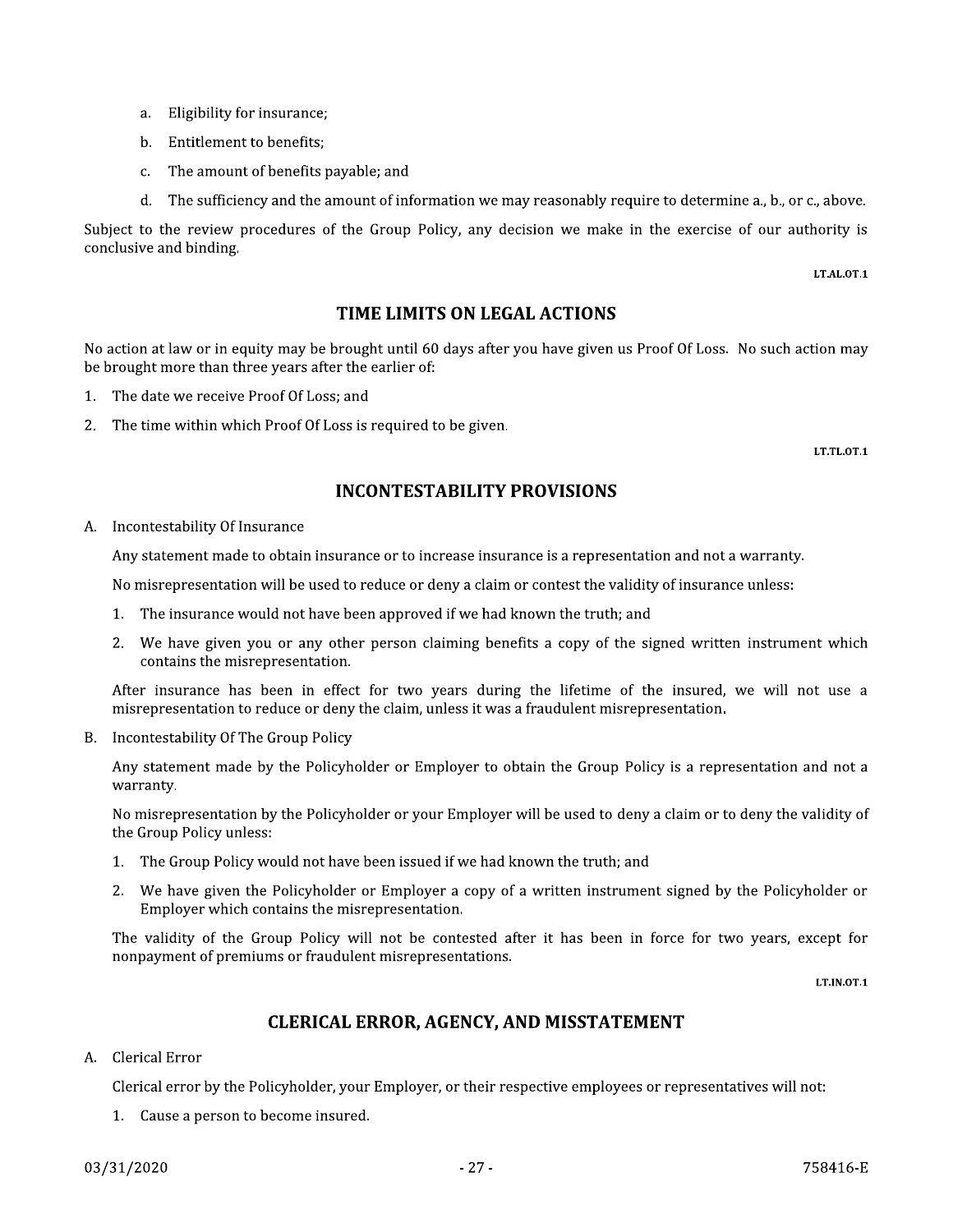- 2. Invalidate insurance under the Group Policy otherwise validly in force.
- 3. Continue insurance under the Group Policy otherwise validly terminated.
- B. Agency

The Policyholder and your Employer act on their own behalf as your agent, and not as our agent. The Policyholder and your Employer have no authority to alter, expand or extend our liability or to waive, modify or compromise any defense or right we may have under the Group Policy.

C. Misstatement Of Age

If a person's age has been misstated, we will make an equitable adjustment of premiums, benefits, or both. The adjustment will be based on:

- 1. The amount of insurance based on the correct age; and
- 2. The difference between the premiums paid and the premiums which would have been paid if the age had been correctly stated.

LT.CE.OT.1

### **TERMINATION OR AMENDMENT OF THE GROUP POLICY**

The Group Policy may be terminated by us or the Policyholder according to its terms. It will terminate automatically for nonpayment of premium. The Policyholder may terminate the Group Policy in whole, and may terminate insurance for any class or group of Members, at any time by giving us written notice.

Benefits under the Group Policy are limited to its terms, including any valid amendment. No change or amendment will be valid unless it is approved in writing by one of our executive officers and given to the Policyholder for attachment to the Group Policy. If the terms of the certificate differ from the Group Policy, the terms stated in the Group Policy will govern. The Policyholder, your Employer, and their respective employees or representatives have no right or authority to change or amend the Group Policy or to waive any of its terms or provisions without our signed written approval.

We may change the Group Policy in whole or in part when any change or clarification in law or governmental regulation affects our obligations under the Group Policy, or with the Policyholder's consent.

Any such change or amendment of the Group Policy may apply to current or future Members or to any separate classes or groups of Members.

LT.TA.OT.1

### **DEFINITIONS**

Benefit Waiting Period means the period you must be continuously Disabled before LTD Benefits become payable. No LTD Benefits are payable for the Benefit Waiting Period. See Coverage Features.

Contributory means insurance is elective and Members pay all or part of the premium for insurance.

CPI-W means the Consumer Price Index for Urban Wage Earners and Clerical Workers published by the United States Department of Labor. If the CPI-W is discontinued or changed, we may use a comparable index. Where required, we will obtain prior state approval of the new index.

Employer means an employer (including approved affiliates and subsidiaries) for which coverage under the Group Policy is approved in writing by us.

Group Policy means the group LTD insurance policy issued by us to the Policyholder and identified by the Group Policy Number.

Indexed Predisability Earnings means your Predisability Earnings adjusted by the rate of increase in the CPI-W. During your first year of Disability, your Indexed Predisability Earnings are the same as your Predisability Earnings. Thereafter, your Indexed Predisability Earnings are determined on each anniversary of your Disability by increasing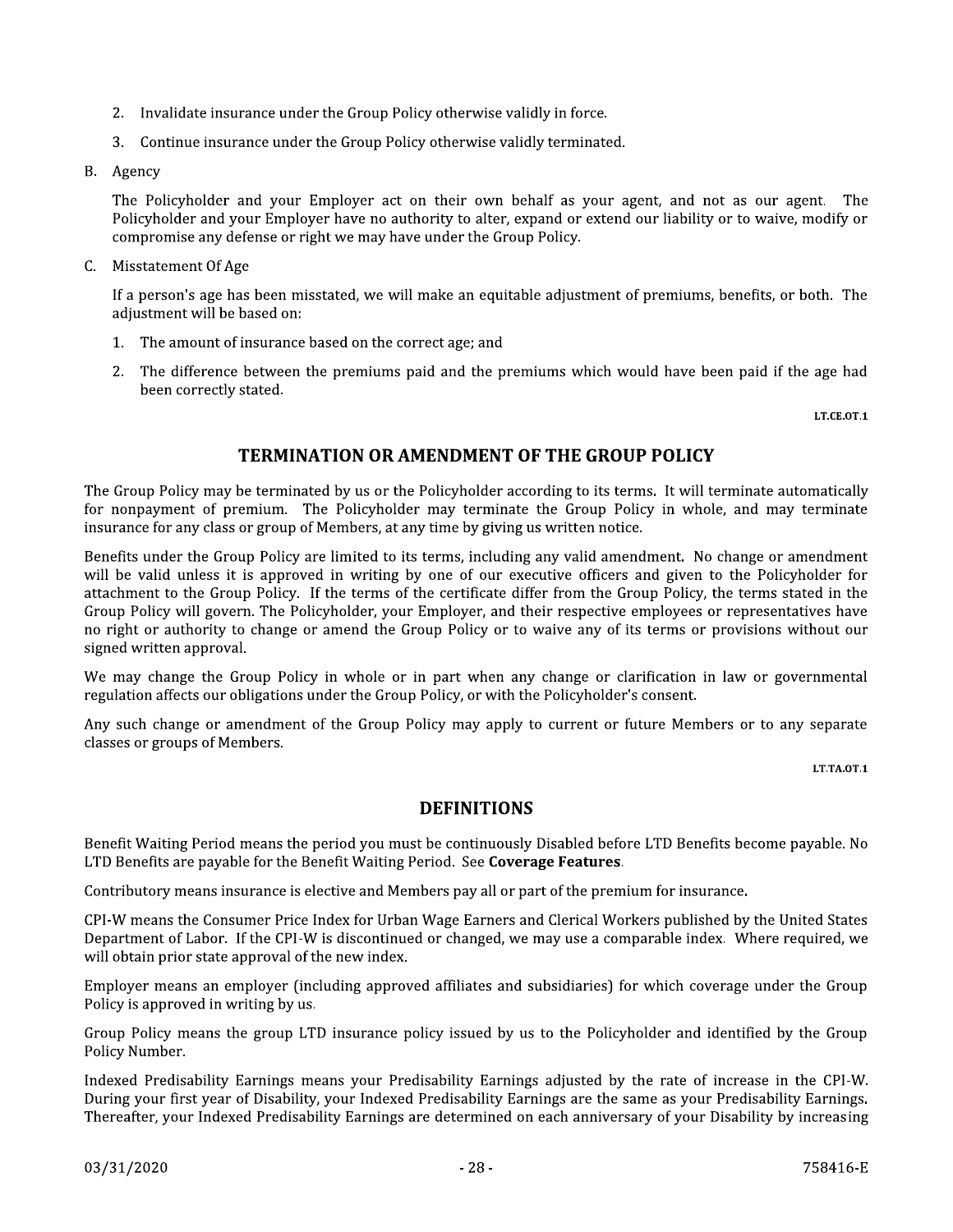the previous year's Indexed Predisability Earnings by the rate of increase in the CPI-W for the prior calendar year. The maximum adjustment in any year is 10%. Your Indexed Predisability Earnings will not decrease, even if the CPI-W decreases.

Injury means an injury to the body.

LTD Benefit means the monthly benefit payable to you under the terms of the Group Policy.

Maximum Benefit Period means the longest period for which LTD Benefits are payable for any one period of continuous Disability, whether from one or more causes. It begins at the end of the Benefit Waiting Period. No LTD Benefits are payable after the end of the Maximum Benefit Period, even if you are still Disabled. See Coverage Features.

Noncontributory means (a) insurance is nonelective and the Policyholder or Employer pay the entire premium for insurance; or (b) the Policyholder or Employer require all eligible Members to have insurance and to pay all or part of the premium for insurance.

Physical Disease means a physical disease entity or process that produces structural or functional changes in the body as diagnosed by a Physician.

Physician means a licensed M.D. or D.O., acting within the scope of the license. Physician does not include you or your Spouse, or the brother, sister, parent, or child of either you or your Spouse.

Pregnancy means your pregnancy, childbirth, or related medical conditions, including complications of pregnancy.

Prior Plan means your Employer's group long term disability insurance plan in effect on the day before the effective date of your Employer's participation under the Group Policy and which is replaced by coverage under the Group Policy.

Spouse means:

- 1. A person to whom you are legally married; or
- 2. Your Domestic Partner. Your Domestic Partner means an individual recognized as such under applicable law.

Spouse means:

- 1. A person to whom you are legally married; or
- 2. Your Domestic Partner. Domestic Partner means a person with whom you have completed an affidavit of declaration of domestic partnership, submitted that affidavit to the Employer, and filed that affidavit for public record if required by law; or an individual recognized as your domestic partner under applicable law.

#### (DOM STAT\_DOM ENHNCD) LT.DF.OR.1X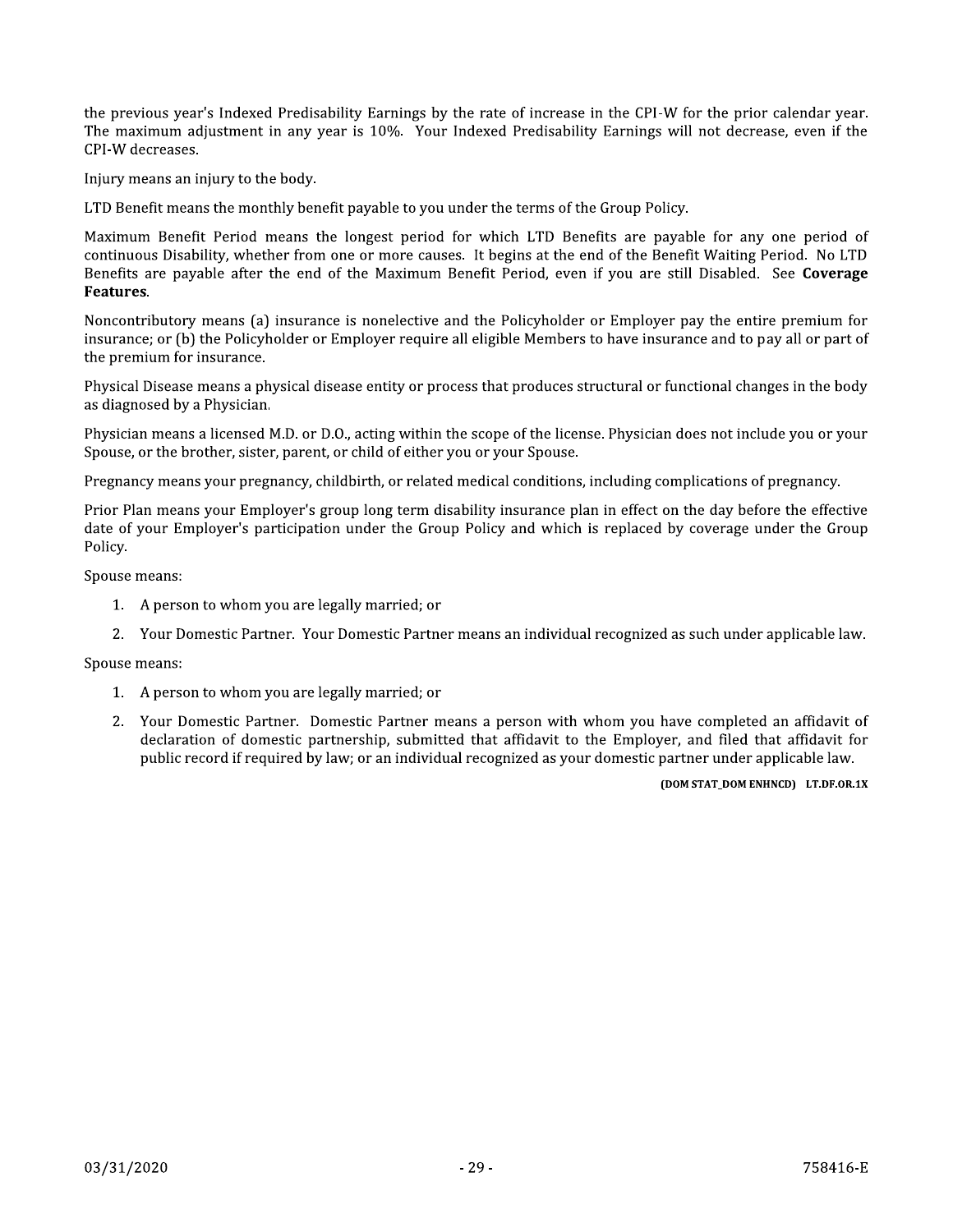### **ERISA INFORMATION AND NOTICE OF RIGHTS**

The following information and notice of rights and protections is furnished by the Plan Administrator as required by the Employee Retirement Income Security Act of 1974 (ERISA)

A. General Plan Information

The General Plan Information required by ERISA is shown in the Coverage Features.

- B. Statement Of Your Rights Under ERISA
	- 1. Right To Examine Plan Documents

You have the right to examine all Plan documents, including any insurance contracts or collective bargaining agreements, and a copy of the latest annual report (Form 5500 Series) filed with the U.S. Department of Labor and available at the Public Disclosure Room of the Employee Benefits Security Administration. These documents may be examined free of charge at the Plan Administrator's office.

2. Right To Obtain Copies Of Plan Documents

You have the right to obtain copies of all Plan documents, including any insurance contracts or collective bargaining agreements, a copy of the latest annual report (Form 5500 Series), and updated summary plan description upon written request to the Plan Administrator. The Plan Administrator may make a reasonable charge for these copies.

3. Right To Receive A Copy Of Annual Report

The Plan Administrator must give you a copy of the Plan's summary annual financial report, if the Plan was required to file an annual report. There will be no charge for the report.

4. Right To Review Of Denied Claims

If your claim for a Plan benefit is denied or ignored, in whole or in part, you have the right: a) to know why this was done; b) to obtain copies of documents relating to the decision, without charge; and c) to have your claim reviewed and reconsidered, all within certain time schedules.

C. Obligations Of Fiduciaries

In addition to creating rights for plan participants, ERISA imposes duties upon the people who are responsible for the operation of the Plan. The people who operate the Plan, called "fiduciaries" of the Plan, have a duty to do so prudently and in the interest of all Plan participants and beneficiaries. No one, including your employer, your union, or any other person, may fire you or otherwise discriminate against you in any way to prevent you from obtaining a Plan benefit or exercising your rights under ERISA.

D. Enforcing ERISA Rights

Under ERISA, there are steps you can take to enforce the above rights. For instance, if you request Plan documents or the latest annual report from the Plan and do not receive them within 30 days, you may file suit in a Federal court. In such a case, the court may require the Plan Administrator to provide the materials and pay you up to \$110 a day until you receive the materials, unless the materials were not sent because of reasons beyond the control of the Plan Administrator.

If vou have a claim for benefits which is denied or ignored, in whole or in part, you may file suit in a state or Federal court. If it should happen that Plan fiduciaries misuse the Plan's money, or if you are discriminated against for asserting your rights, you may seek assistance from the U.S. Department of Labor, or you may file suit in a Federal court. The court will decide who should pay court costs and legal fees. If you are successful the court may order the person you have sued to pay these costs and fees. If you lose, the court may order you to pay these costs and fees, for example, if it finds your claim is frivolous.

Additional Procedures For Claims Based on Disability Determinations Filed on or after April 1, 2018 E.,

If we deny any part of your claim for a benefit that relies on a disability determination, you will receive a written notice of denial containing a copy of any internal rule or guideline relied upon in making the decision, or a